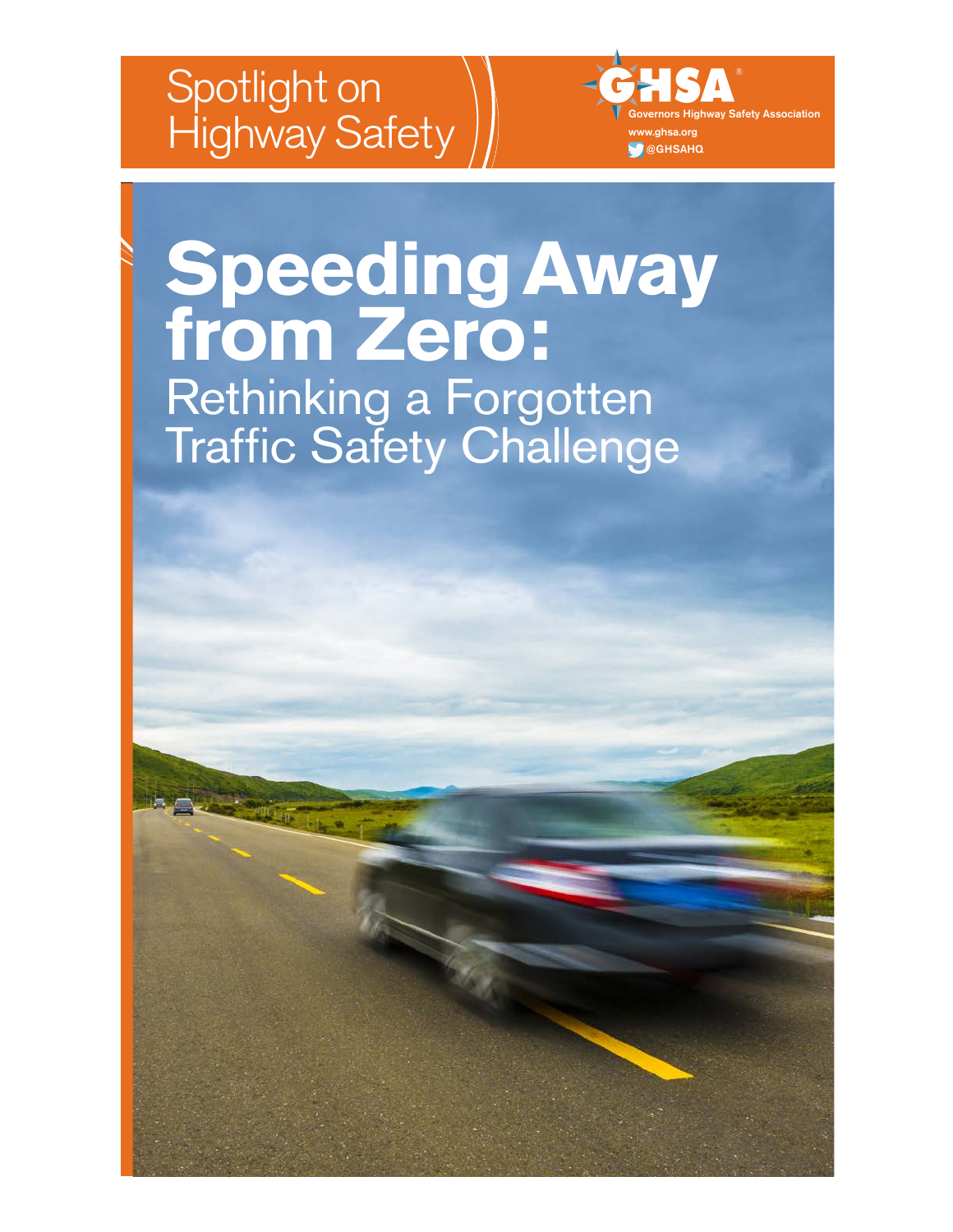[Rethinking a Forgotten Traffic Safety Challenge](#page-0-0)

## **CONTENTS**

- 3 [SUMMARY](#page-2-0)
- 4 [INTRODUCTION](#page-3-0)
- 8 [SPEEDING COMBINED WITH OTHER FACTORS](#page-7-0)  [AND CRASH CHARACTERISTICS](#page-7-0)
- 17 [THE COLLECTION OF SPEEDING-RELATED CRASH DATA](#page-16-0)
- 18 [PUBLIC OPINION AND THE CULTURAL](#page-17-0)  [ACCEPTANCE OF SPEEDING](#page-17-0)
- 18 [FEDERAL AND STATE POLICY](#page-17-0)
- 21 [STATE PROGRAM EFFORTS TO REDUCE](#page-20-0)  [SPEEDING-RELATED CRASHES AND FATALITIES](#page-20-0)
- 23 [ROADWAY INFRASTRUCTURE](#page-22-0)
- 24 [INTEGRATED SPEED MANAGEMENT PROGRAMS](#page-23-0)
- 25 [VEHICLE TECHNOLOGY](#page-24-0)
- 27 [SUMMARY AND RECOMMENDATIONS](#page-26-0)
- 32 [CONCLUSION](#page-31-0)
- 33 [REFERENCES](#page-32-0)

## ACKNOWLEDGEMENTS

Tara Casanova Powell conducted the analysis, researched and wrote the report.

Russ Martin, Director of Policy and Government Relations, GHSA contributed to the report. Madison Forker, Communications Manager, GHSA oversaw the report.

Creative by Tony Frye Design. / Published January 2019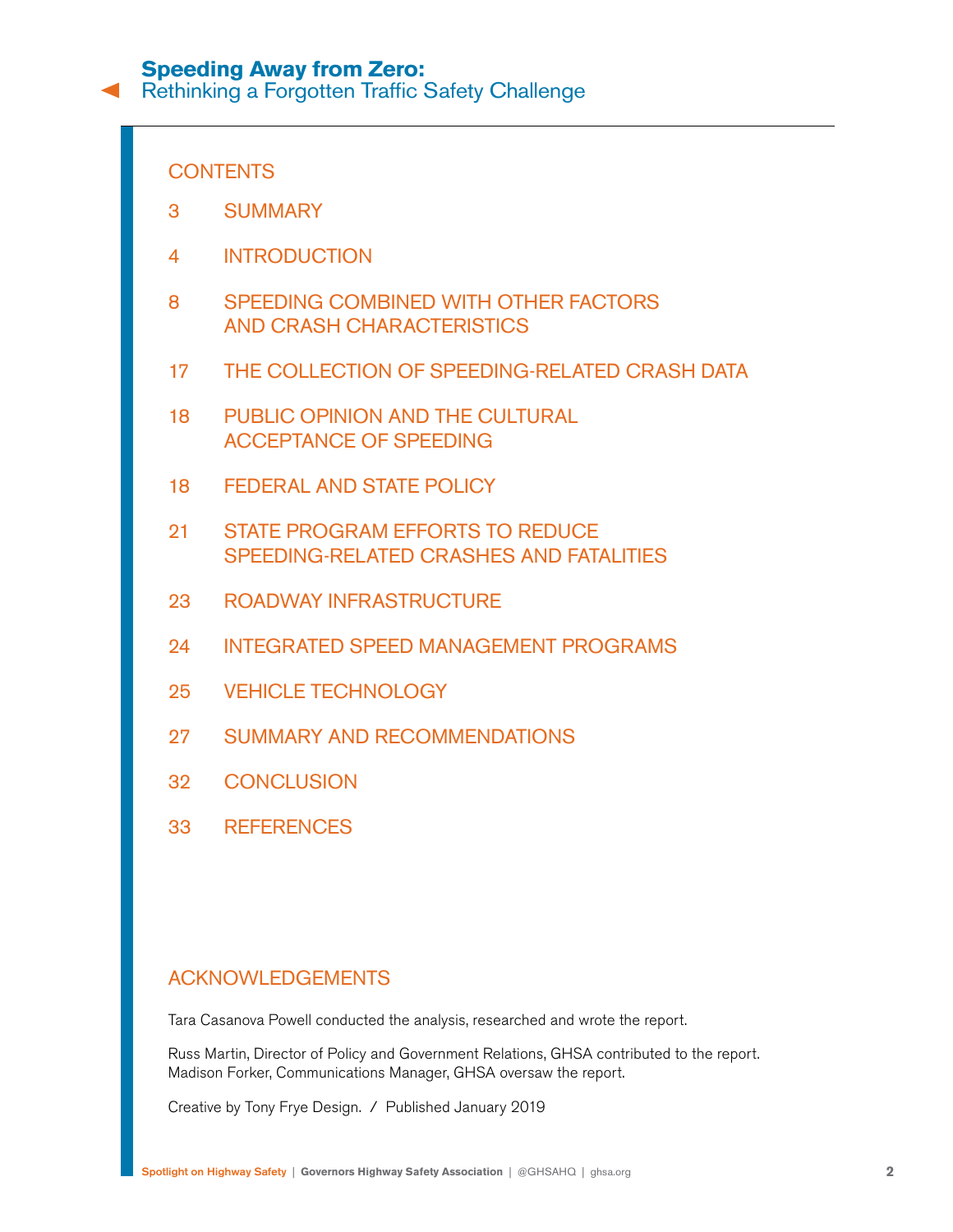## <span id="page-2-0"></span>**SUMMARY**

Speeding-related fatalities account for a considerable proportion of U.S. road trauma, historically comprising approximately one-third of total fatalities. Nationally, there were 9,717 speeding-related fatalities in 2017 – about 26% of the total, though the proportion of speeding crashes differs dramatically across the states. Speeding-related fatalities are associated with a number of factors, including driver characteristics, risky behaviors such as alcohol-impaired driving, marijuana-impaired driving or failure to buckle up, and environmental factors such as the built environment and driving conditions. Speeding-related crashes also have unique impacts for vulnerable road users, such as pedestrians, bicyclists, motorcyclists and roadside workers. Overall progress on the issue of speeding has been limited at best.

**Speeding remains a publicly-accepted driving behavior that is reinforced among motorists, policymakers and transportation stakeholders.** National surveys of U.S. drivers have found that although drivers identify speeding as risky, drivers nonetheless continue to speed. Drivers have a minimal perception of risk of either getting a ticket, causing a crash, or violating social norms.

Federal, state and local policymakers are approaching speed management in different ways, but these approaches often reflect the current cultural attitude towards speeding. Some states are increasing certain speed limits, while others are granting more local discretion to set speeds according to local needs. The collection and aggregation of accurate data about speeding-related crashes remains a challenge. Speed management initiatives often face political roadblocks and a shortage of resources.

Fortunately, states and municipalities also have available guidance on a range of infrastructurebased approaches that can prevent or mitigate speeding. Many states and communities are exploring more integrated traffic safety programs that aim to coordinate interdisciplinary speed management efforts. A number of technological approaches to speed management are available, but widespread deployment among passenger vehicles may be a long-term process.

**The traffic safety community must take a number of key action steps to better address**  speeding. The federal government should better prioritize speeding as a leading traffic safety issue and create new federal programs to address it. States and municipalities should consider task forces or advisory committees to better coordinate speed management, promote crash report and crash database improvements, and explore the use of integrated speed management programs.

States and local governments should increase speeding enforcement, including thoughtful deployment of automated speed enforcement, and train law enforcement officers to better document speedingrelated crashes. These entities should set appropriate speed limits and continue to deploy roadway infrastructure to better control speed.

Finally, while many states and communities are conducting media and educational outreach campaigns about the dangers of speeding, the traffic safety community should consider developing a more innovative approach to changing social norms that gives voice to speeding crash victims and creates a new wrong-doing traffic safety archetype: the speeding driver.

To create this report, the Governors Highway Safety Association (GHSA) requested speeding-related data from the states to gather subject matter expert knowledge on obstacles, successes and other factors related to speeding. Speeding-related fatality counts were obtained from the National Highway Traffic Safety Administration (NHTSA) Fatality Analysis Reporting System (FARS) database and NHTSA Traffic Safety Research reports.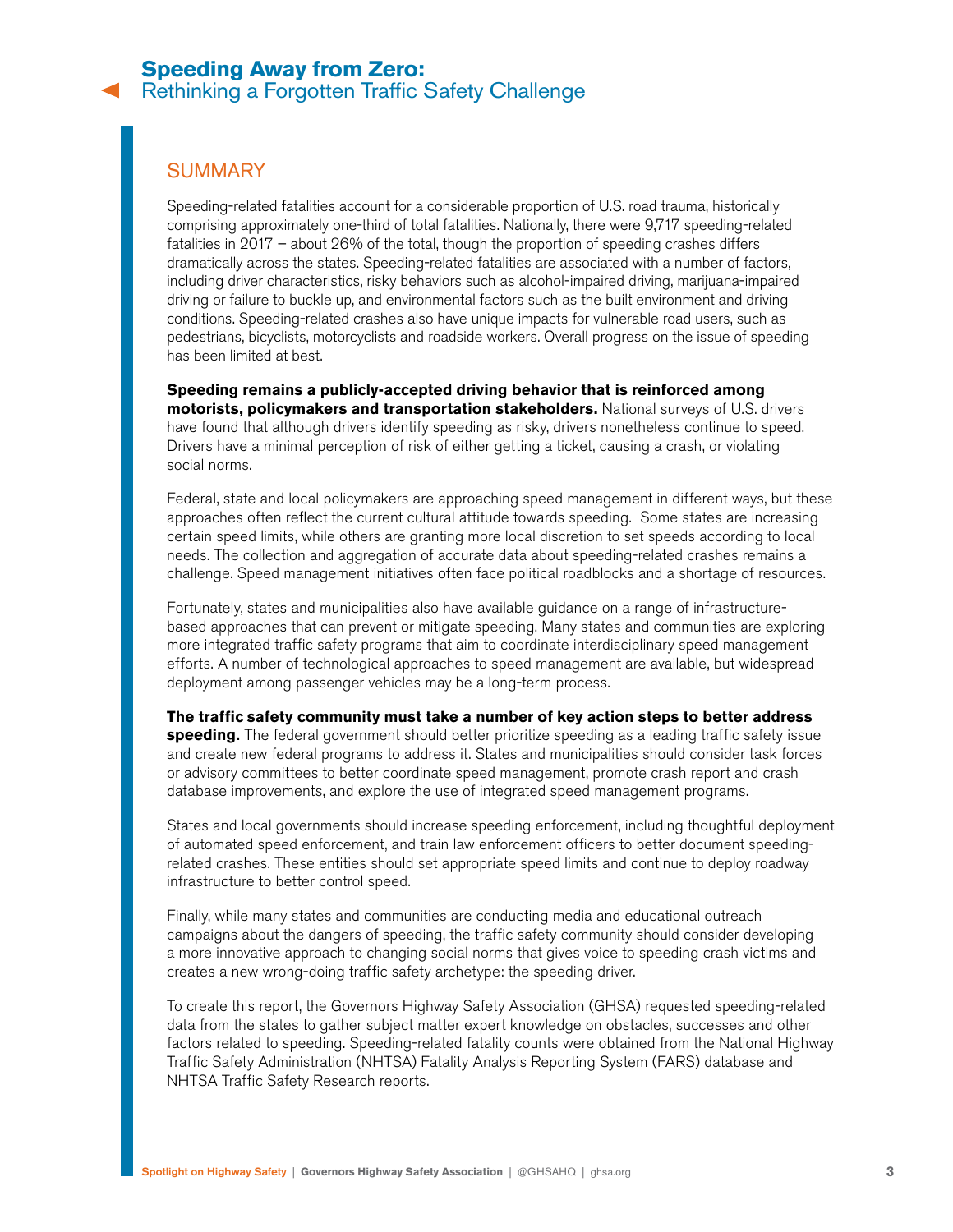## <span id="page-3-0"></span>**INTRODUCTION**

This report presents speeding-related fatality trends according to data collected by the National Highway Traffic Safety Administration Fatality Analysis Reporting System, documents and summarizes information collected from the states, and reviews policy, programmatic, and cultural trends related to speeding.

#### **The Safety Risk Presented by Higher Speeds is Undisputed**

According to the International Traffic Safety Data and Analysis Group (IRTAD), speed has a direct influence on crash occurrence and severity. With higher driving speeds, the number of crashes and the crash severity increase disproportionally. With lower speeds, the number of crashes and the crash severity decrease (IRTAD, 2018). Fatal single vehicle crashes are typically related to speed and/or distraction (Liu and Chen, 2009). Several research reports, have identified higher speeds as a significant factor in determining injury severity (Hu et. al, 2016; NTSB, 2017). The Insurance Institute for Highway Safety reports that speed influences the risk of crashes and crash injuries in three ways:

- The distance a vehicle travels from the time a driver detects an emergency to the time the driver reacts is increased.
- The distance needed to stop a vehicle once the driver starts to brake is increased.
- The exponential increase in crash energy. For example, when impact speed increases from 40 to 60 mph (a 50% increase), the energy increases by 125% (IIHS, 2018b).

The force involved in a crash is directly related to the speed at the time of a crash. In a high-speed crash, a passenger vehicle is subjected to forces where the structure of the vehicle cannot withstand the force of the crash and maintain survival space within the occupant compartment of the vehicle. In addition, in high speed crashes, restraint systems such as airbags and safety belts are incapable of minimizing these higher levels of force (IIHS, 2018b).

#### **The Current Climate of Speeding in the United States**

In today's life, a high degree of mobility and the ability to travel quickly by air, rail or road seems to have become an everyday expectation of modern society. NHTSA studies have shown that most traffic exceeds posted speed limits, and this culture is mutually reinforced between drivers, policymakers and many transportation stakeholders. While speeding may seem like a new challenge, we are in fact managing the legacy of a decades-long culture oriented towards minimizing travel times. Many existing roads do not reflect the latest speeding-related guidelines, and some roads even predate any explicit consideration of vehicle speeds (FHWA, 2009). Added to this are current cultural obsessions with fast cars, horsepower, racing, and a clear, ongoing interest and willingness to move fast.

**While speeding may seem like a new challenge, we are in fact managing the legacy of a decades-long culture oriented towards minimizing travel times.**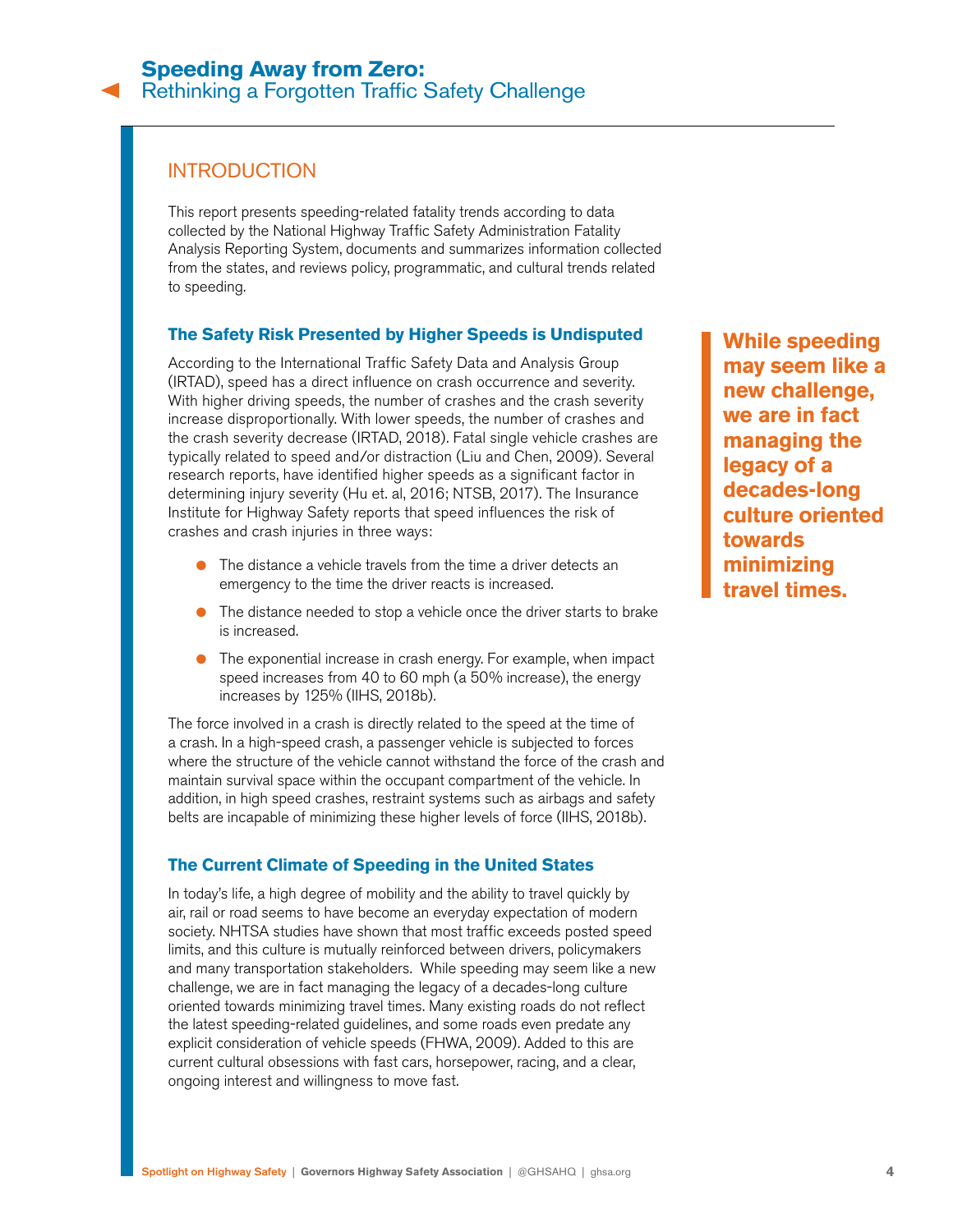While speed is often used as a measure of mobility, high speeds also impose a clear safety toll (FHWA 2009). According to NHTSA, there were 9,717 speeding-related fatalities on U.S. roadways in 2017, and speeding-related fatalities made up 26.2% of the nation's total fatalities (NCSA, 2018d). **This safety toll is persistent as excessive speed has long accounted for a considerable proportion of U.S. road trauma.** Speeding-related fatalities as a percent of total motor vehicle fatalities vacillated between 32% and 31% from 2001 to 2012 (NCSA, 2018d). The National Transportation Safety Board (NTSB) reported that speeding is one of the most prevalent risky driving behaviors on U.S. roadways and a common factor in motor vehicle crashes, and that speeding has been a causal or contributing factor in 49 major NTSB highway accident investigations since 1967 (NTSB, 2017).

Both speeding-related fatalities and total motor vehicle fatalities trended downward from 2005 to 2011 (Figure 1). These declining trends may be attributed to the implementation of safety improvements including air bags, increased seat belt use, and other passenger vehicle safety features. However, the declining trend in total motor vehicle fatalities reversed in 2015.



#### Figure 1. Speeding-Related vs. Total Fatalities 2000-2017

#### Source: FARS

In 2010, speeding-related fatalities as a percentage of total motor vehicle fatalities began declining as total motor vehicle fatalities stayed consistent until 2015 then started trending upward. During this time there was a 6% decrease in speeding-related fatalities, from 32% in 2010 to 26% in 2017.

Speeding-related deaths as a percent of the total motor vehicle deaths were calculated for each state for 2017. 2017 FARS data was queried to calculate the speeding-related deaths as a percent of total motor vehicle deaths for 2017 (Figure 2). New Hampshire and Washington, D.C. had the top two percentages for both years, with more than half of motor vehicle deaths classified as speeding-related.

This state-by-state variation, ranging from 57% to 9% of total motor vehicle deaths, is striking. By comparison, the percentage of alcohol-impaired driving fatalities in 2017 ranges only from 51% to 19%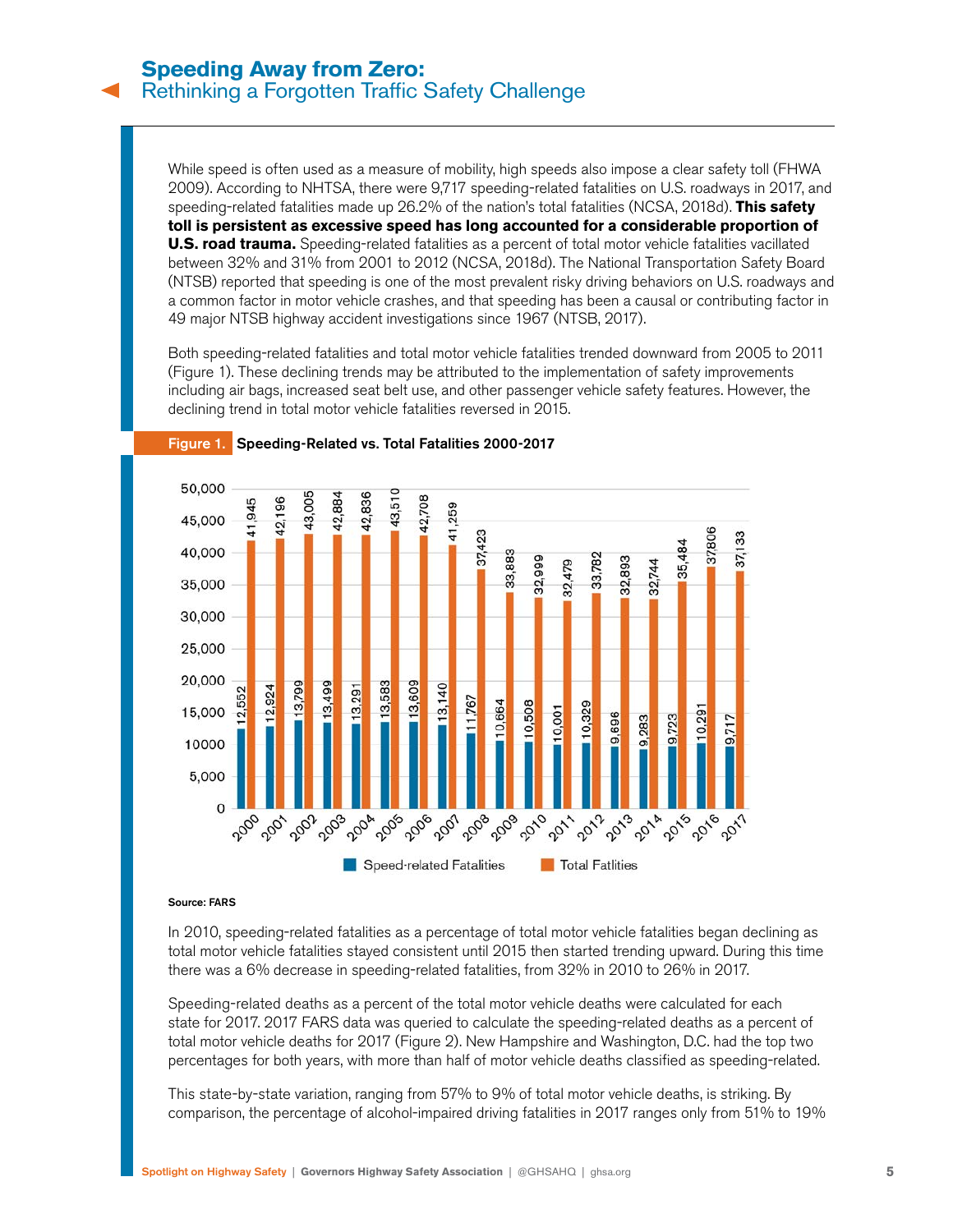(NCSA, 2018a). These findings suggest that many factors could be impacting speeding practices, including different travel trends, roadway environments, laws and programs. As discussed below, there are also variations in the data collection practices that likely result in underreporting of speeding-related crashes. Most importantly, these differences suggest that there may be promising best practices that can be applied widely.



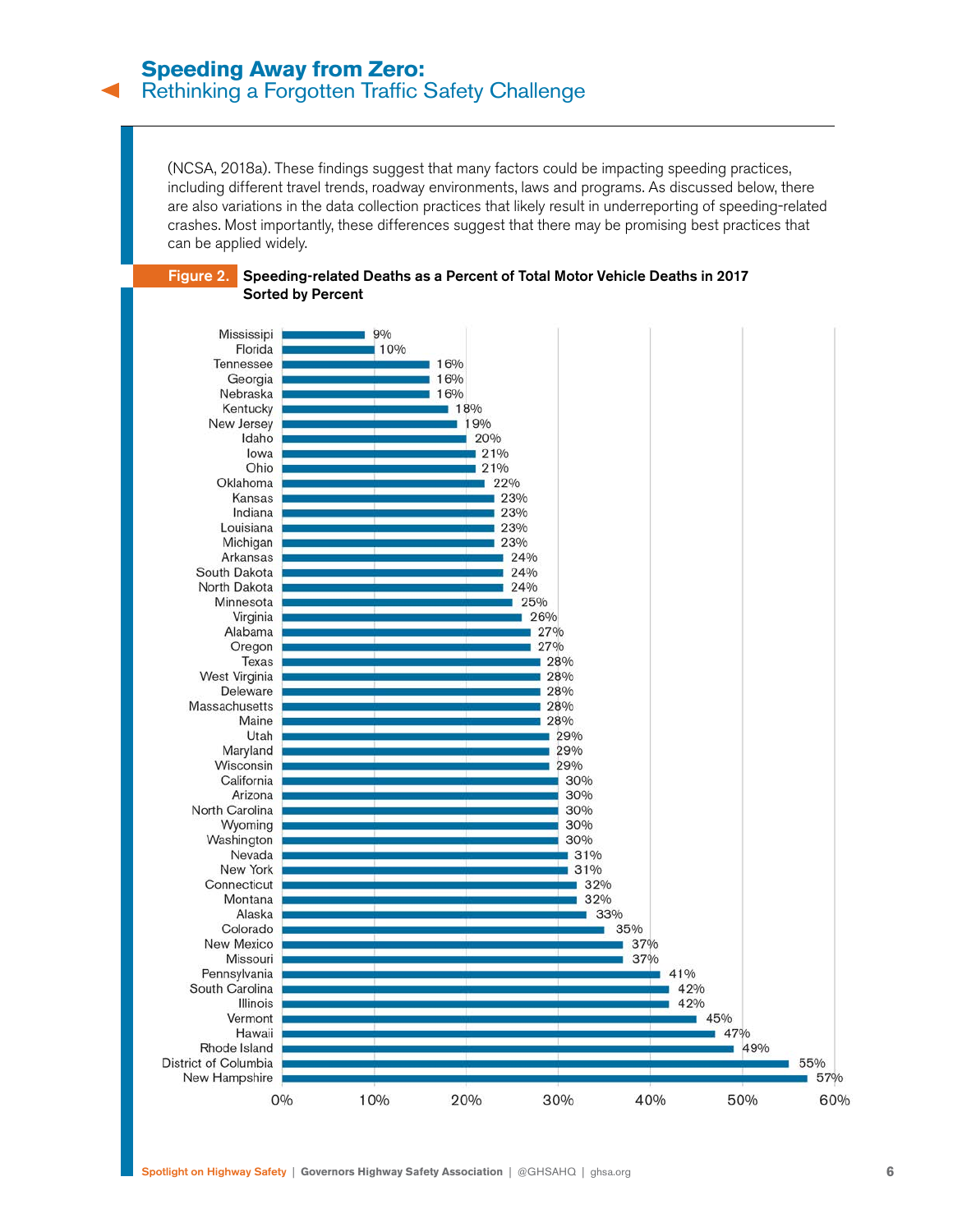#### **State Survey on Speeding Trend Factors**

In August 2018, GHSA surveyed states to determine potential trends regarding speeding-related fatalities and explanations for these trends within the states. Responses were collected from all 50 states and the District of Columbia. Responses to questions are based on the respondents' experience and content knowledge as subject matter experts for the states, not scientific analyses.

The states reported a number of factors that may play a role in increases in speeding-related fatalities (in no particular order):

- **•** Increased speed limits;
- Limited law enforcement resources;
- Lack of a federal traffic safety grant program focused exclusively on speed enforcement;
- Overall increases in motor vehicle crashes and vehicle miles traveled;
- Greater distances to and from work or recreational destinations, therefore increasing the number of speeding incidents;
- Increased congestion on major roadways due to volume, causing drivers to try to make up time for the perceived time spent in traffic;
- Updated crash reports and data systems that now more effectively report speeding-related crashes and fatalities;
- Inclement weather such as ice and snow in states with colder winter months;
- Population increases;
- Higher incidences of distraction among drivers; and
- Recreational marijuana legalization.

The states also reported factors that could decrease speeding-related fatalities, including:

- Overall declines in total motor vehicles deaths;
- High visibility enforcement (HVE) of occupant protection laws and seat belt media campaigns;
- Increased engineering efforts incorporating traffic calming features; and
- Reductions in teen driver registrations and licenses issued during the past few years, reducing exposure for the younger age categories.

The role of many of these observed factors in speeding-related crashes is supported by crash data and research, as described below.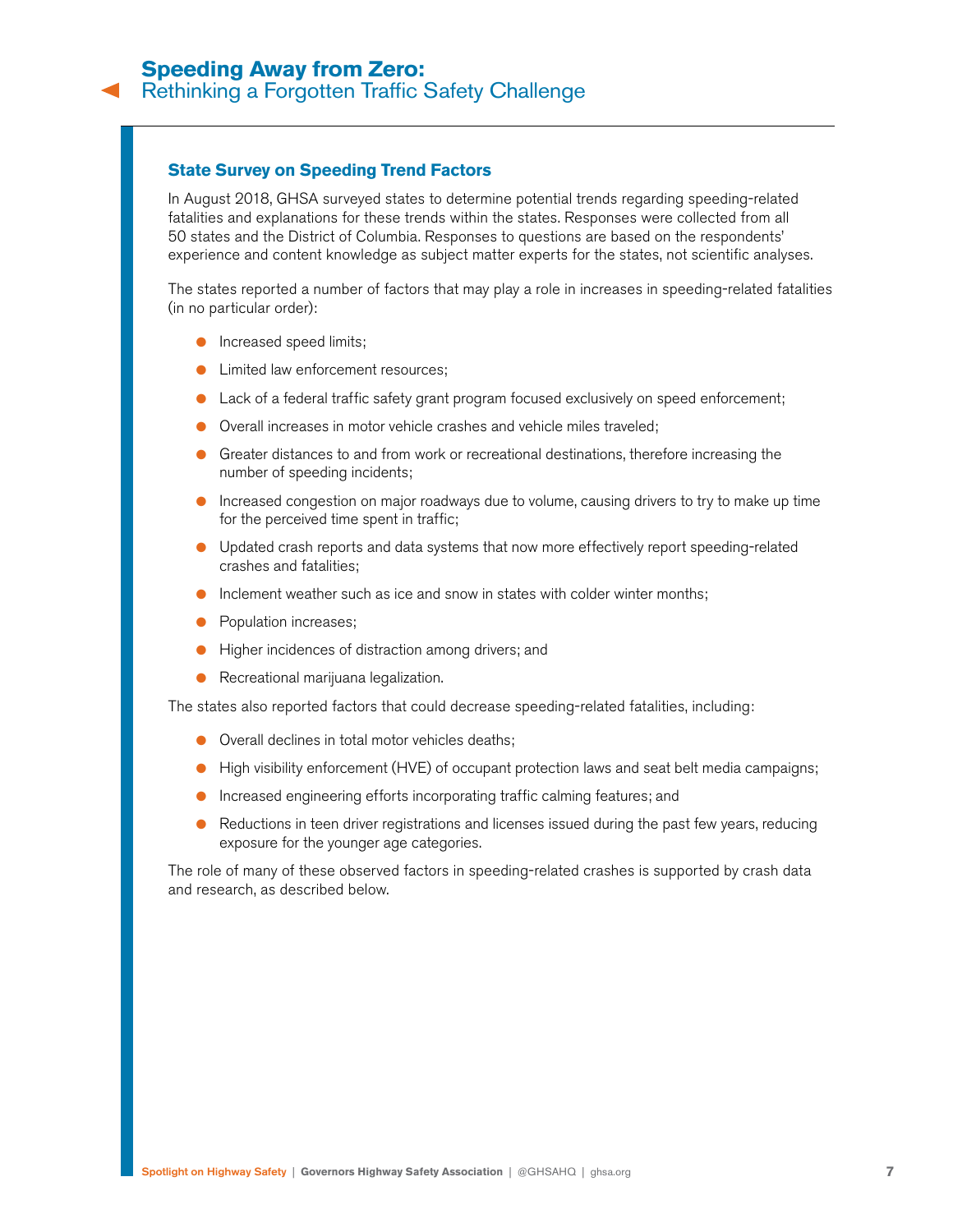## <span id="page-7-0"></span>SPEEDING COMBINED WITH OTHER FACTORS AND CRASH CHARACTERISTICS

Speeding-related fatalities are associated with several other factors, including driver characteristics, risky behaviors such as alcohol-impaired driving, marijuana-impaired driving or failure to buckle up, and environmental factors such as the built environment or driving conditions. Speedingrelated crashes also have unique impacts for vulnerable road users, such as pedestrians, bicyclists, motorcyclists, and roadside workers.

#### **Driver Factors**

#### **Age and Sex**

Certain groups of road users are over-represented in speeding-related offenses and speedingrelated fatalities. Although speeding is a problem among all driver age groups, young drivers are much more likely to cause crashes and commit speeding violations than those of drivers of other ages. For example, younger drivers, particularly younger men, are at a higher risk of committing a speeding offense and of being repeat speeding offenders, and males are generally overrepresented in speeding-related fatality statistics (Figure 3) (CARRS, 2013). Historically, young male drivers were most likely to be speeding at the time of a fatal crash (NCSA, 2018d).

A 2006 study of drivers on limited access highways observed drivers exceeding posted limits by more than 14 mph to more often be male and more often judged to be younger than 30. An observational study conducted on roads with speed limits ranging from 40-55 mph compared drivers traveling at least 15 mph above posted speed limits with drivers of adjacent vehicles traveling no more than five mph above the speed limit. Speeders were younger than drivers in the comparison group and had more violations and crashes on their driving records (Williams, 2006).

A study conducted by the California Department of Motor Vehicles found that the rate of speeding violations per mile traveled was at least three times as high for drivers 16-19 years old as it was for drivers 30 and older. In a 2011 national telephone survey, the percentage of drivers who reported having at least one speeding-related crash during the past five years was higher for the youngest drivers, those 16-20 years old, than for any other age group, even though the youngest drivers may not have been driving for all of the past five years. This survey also found that drivers who reported consistently exceeding speed limits by 15 mph on highways or by 10 mph on residential streets tended to be younger than non-speeders (Schroeder, 2013).

In GHSA's survey of the states, respondents echoed that most speeding-related crashes involved younger males. However, some states reported that 2017 was the first time they noticed increases in speeding-related crashes involving older adult males. Figure 3 represents males versus females killed in speeding-related crashes as a percentage of overall crash deaths for each age category in 2016, showing involvement in these crashes decreased with age. Males were involved at a higher percentage for each age group.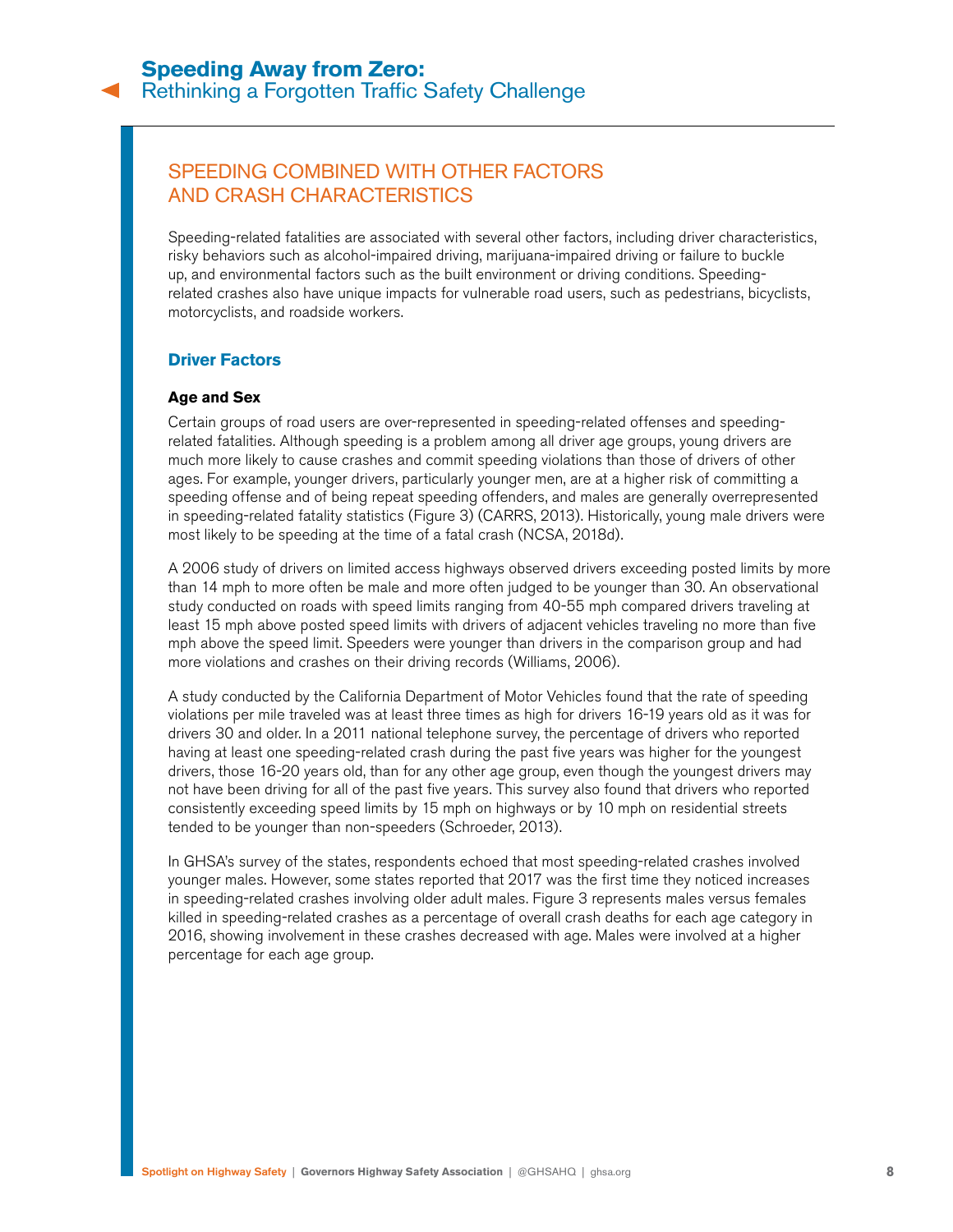## **Speeding Away from Zero:**

## [Rethinking a Forgotten Traffic Safety Challenge](#page-0-0)



Source: FARS 2016 Annual Report File (ARF)

NHTSA released a study in 2016 identifying four different categories of speeding drivers: "Deliberate Speeders," "Typical Speeders," "Situational Speeders," and "Unintentional Speeders" (NHTSA, 2016).

- "Deliberate Speeders" were found to engage in more aggressive and deliberate speeding events and engage in risky driving behaviors more often than driver types. "Deliberate Speeders" also had the most favorable attitude toward speeding. Young males were more prevalent in this category.
- "Typical Speeders" comprise the largest number of drivers with an even distribution across all driver demographics. These drivers engage in casual speeding most often.
- "Situational Speeders" engage in minimal amounts of aggressive speeding and cruising speeding and only engaged in speeding events slightly more than "Unintentional Speeders," however "Situational Speeders" did not share the same favorable views regarding not speeding as unintentional speeders.
- "'Unintentional Speeders" generally engage in incidental and casual speeding. These speeders have attitudes and beliefs that are most favorable toward not speeding. Both "Situational" and "Unintentional Speeders" are mostly comprised of older drivers (NHTSA, 2016).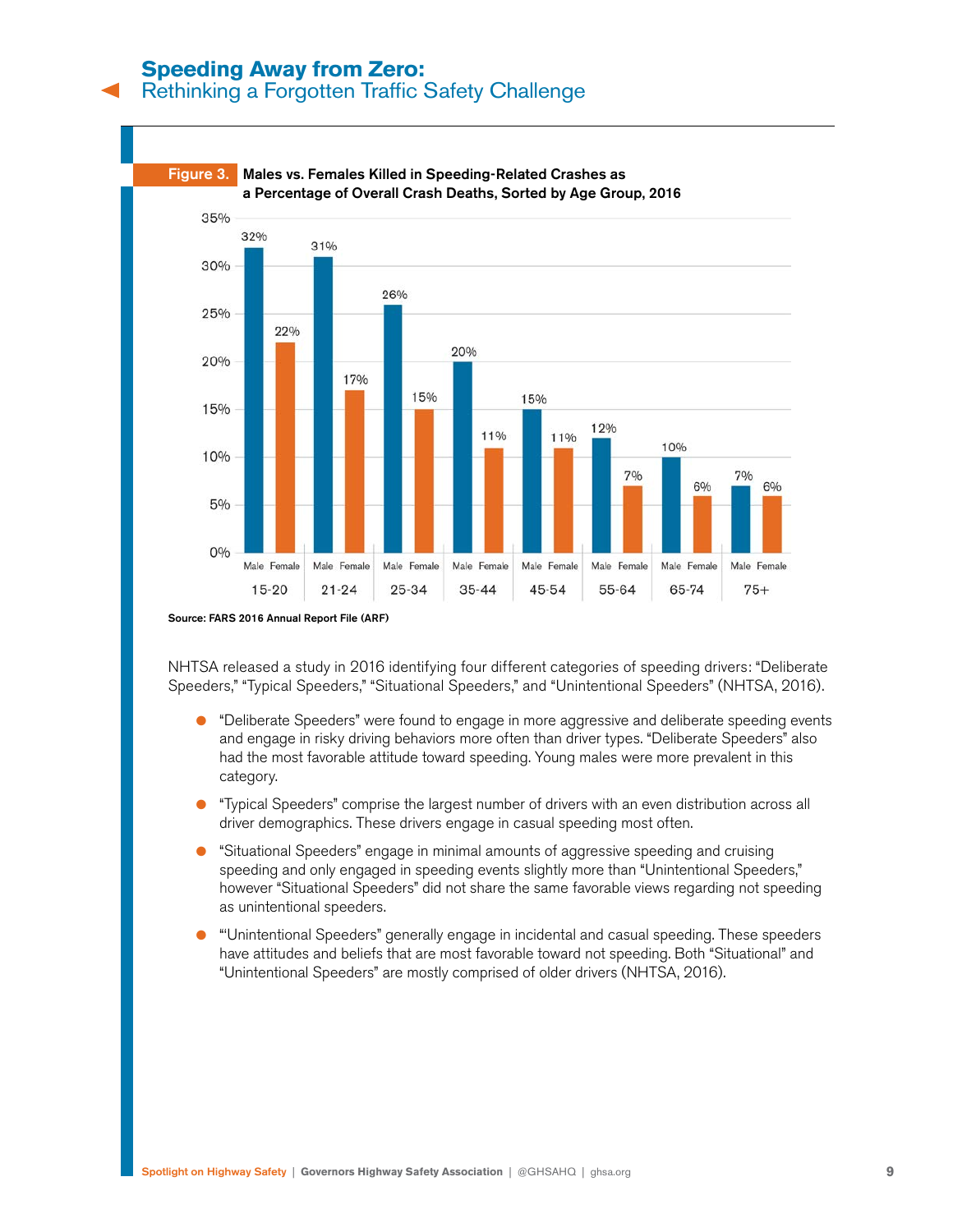#### **Alcohol-Impaired Driving**

Alcohol impairment – having a blood alcohol concentration (BAC) of .08 grams per deciliter  $(q/dL)$  or higher – has been reported to be more common among drivers involved in speeding-related fatalities than drivers who were not speeding. In 2016, 37% of all speeding drivers in fatal crashes had a BAC of .08 or higher, compared to 15% of non-speeding drivers involved in fatal crashes (NCSA, 2018d).

Historically, alcohol impairment among speeding drivers in fatal crashes has been prevalent among adult drivers age 21 or older. These percentages have changed little over the past ten years, ranging from 37% to 43%. Alcohol impairment was involved in only 15% to 17% of non-speeding-related fatalities from 2006-2016.

Alcohol impairment is somewhat less common among speeding drivers younger than 21, ranging from 28% to 30% from 2006 to 2013 before declining to 22% in 2016. These percentages follow the trends of 21 and over drivers, showing consistency from 2006 to 2013. Notably, there is a consistent decline of 2% each year, from 28% in 2013 to 22% in 2016. Alcohol impairment was a factor in only 12% to 14% of non-speeding fatalities involving drivers younger than 21 during the same time frame.

In 2016, 25% of speeding drivers involved in fatal crashes had BACs of .15 or higher, compared to 10% of non-speeding drivers involved in fatal crashes. Speeding drivers involved in fatal crashes were more likely to be drinking, and drinking more, than those drivers who were not speeding (NCSA, 2018d).

#### **Marijuana-Impaired Driving**

The effect of marijuana-impaired driving on speeding behavior is unclear, and research has yielded mixed findings.

A recent study conducted by the National Institute on Drug Abuse (NIDA), NHTSA and the Office of National Drug Control Policy, using the National Advanced Driving Simulator at the University of Iowa, showed that marijuana had no effect on the variability of speed. In fact, in the combined alcohol and marijuana condition, it appeared marijuana mitigated some of the effects found with alcohol by reducing the time spent above the speed limit (Compton, 2017). However, this was a very controlled study using a simulator.

Several other recent studies reported outcomes where drug-impairment by marijuana increased the risk of speeding. A study released in 2018 conducted by the Colorado Department of Public Safety Division of Criminal Justice Office of Research and Statistics showed that common charges associated with marijuana included speeding. In this study, a total of 5,773 final non-DUI offense charges were associated with the presence of Delta-9 THC – the main psychoactive ingredient in cannabis. Of these non-DUI offense changes, 402 were associated with speeding and more than half of those speeding offenders tested positive for only Delta-9 THC. These findings are contrary to anecdotes that cannabis users drive slower to compensate for deficits in driving-related skills (Reed, 2018).

The relationship between alcohol, drugs, and speeding may be even more complex as data show the use of a wide range of potentially impairing substances and a significant amount of poly-drug use among drivers – the use of two or more drugs, or alcohol and at least one drug (Hedlund, 2018a). Stimulants and other drugs, including for instance amphetamines, or "speed," may encourage faster driving (CCSA, 2015).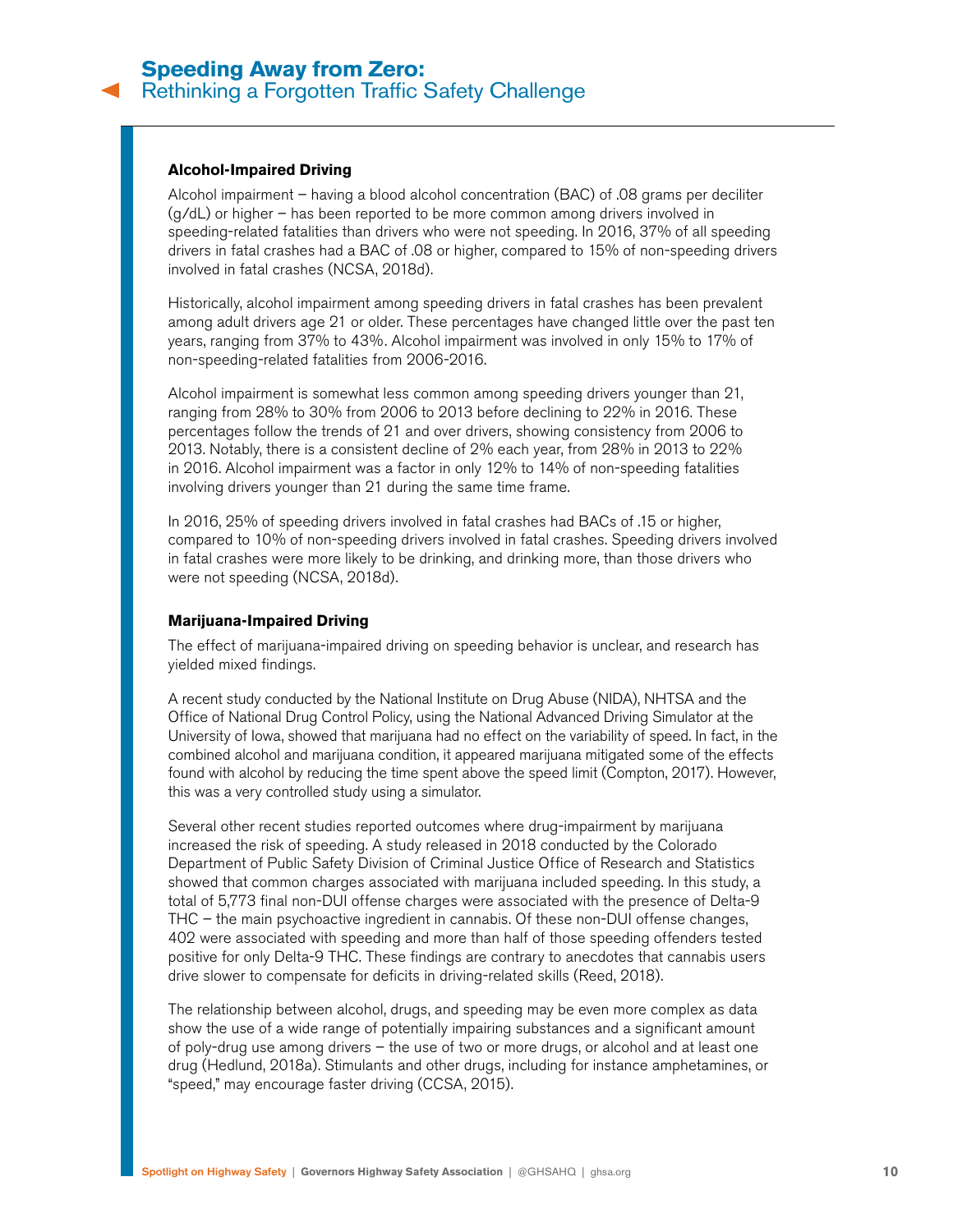#### **Restraint Use**

According to NHTSA, over the past 10 years, approximately half of speeding drivers involved in fatal crashes were unrestrained, while approximately onequarter of non-speeding drivers involved in fatal crashes were unrestrained. In 2016, restraint use remained fairly consistent, with 50% of passenger vehicle drivers involved in fatal crashes who were speeding found to be unrestrained, compared to approximately one-fifth (21%) of non-speeding drivers. Speeding drivers involved in fatal crashes are less likely to be restrained (NCSA, 2018d). Seat belts can save lives when worn properly. However, at high speeds, the force of a crash can be such that even seat belts cannot prevent serious injuries or even fatalities.

#### **Cross-cutting Behavioral Risk**

Researchers have uncovered evidence that drivers who speed also likely engage in a range of risky behaviors. NHTSA analyzed the previous driving records of drivers involved in fatal crashes, noting that fatally-injured speeding drivers are more likely to have a previously recorded crash, license suspension of revocation, and/or speeding or DWI conviction than non-speeding drivers (NCSA, 2018d). As noted above, alcohol impairment and lack of restraint were found to be more common among speeding drivers in fatal crashes than those drivers who were not speeding or restrained.

Further, speeding and aggressive driving are often correlated risky driving behaviors. Aggressive driving is defined by most states as a single instance or collection of unsafe driving behaviors, including speeding, failure to obey a traffic control device, passing on the right out of regular lanes of traffic, unsafe lane change, following too closely, failure to yield right of way, or presenting an immediate hazard to another person or vehicle. In a 2017 national survey by the AAA Foundation for Traffic Safety (AAAFTS), two in three drivers (68.1%) perceived that aggressive driving is a much bigger or somewhat bigger problem today than it was three years ago, and 91.5% of all drivers felt people driving aggressively pose a threat to their personal safety (AAAFTS, 2018).

The more consistent management of speed may have even broader traffic safety benefits by facilitating individual interventions that would reach drivers likely to introduce a spectrum of different risks to the road.

#### **Environmental Factors**

#### **Roadway Factors**

In 2016, when roadway function class was known, 86% of speedingrelated fatalities occurred on non-interstate roadways (NCSA, 2018d). Two speeding conditions are usually considered when assessing the road factors contributing to speeding-related crashes: exceeding the posted speed limit and driving too fast for conditions. Driving too fast for conditions is usually cited during times of inclement weather such as rain, snow or icy conditions. However, curves in the roadway and roadways with other contextual features may also fall into this category. In fatal crashes, exceeding the posted speed limit is more often a factor than driving too fast for conditions. However, the reverse is seen in speeding-related injury and property-damage-only crashes (Liu and Chen, 2009).

**Drivers who speed also likely engage in a range of risky behaviors.**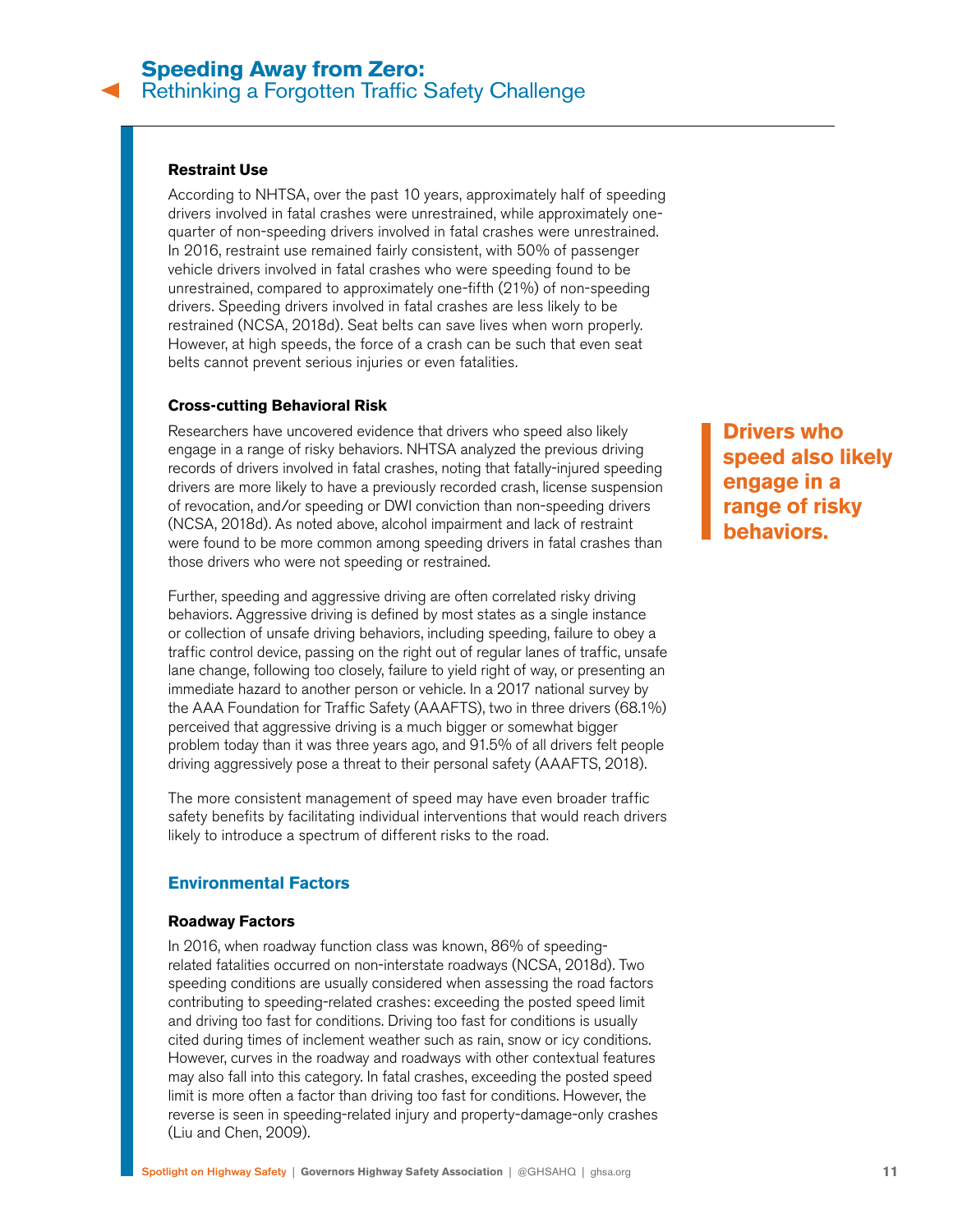Inclement weather seems to present elevated risks. In 2016, speeding was a factor for 17% of the drivers involved in fatal crashes on dry roads, 21% of those on wet roads, 32% when there was snow or slush on the roads, and 44% of drivers involved in fatal crashes that occurred on roads with ice or frost (NCSA, 2018d).

#### *Curved Roadways*

Curved sections of roadways commonly contribute to speeding-related crashes. Horizontal curves are changes in the alignment or direction of the road, as opposed to vertical curves, which are a change in the slope. In 2008, more than 80% of fatal crashes were roadway departures with more than 27% of total fatal crashes occurring at horizontal curves. Rural roads contain horizontal curves more often than non-rural roads. A higher percentage of fatal curve-related crashes occur on rural roads (FHWA, 2010).

A driver's perception of speed going into a curved roadway has a strong correlation to the probability of a crash caused by speeding (Yotsutsuji, 2017). A study conducted in 2016 to identify the speeding-crash rate index caused by speeding on a curved roadway found there was a great degree of difference among crash probabilities depending upon the discrepancy between a driver's perceived speed and the maximum safe speed on curved roadways. Therefore, a driver's accuracy in judgement regarding negotiating speeds through curved sections of roadways is key to traveling safely through these types of roadway sections. However, if a driver is distracted or impaired, this may affect their perception of what would be a safe or adequate speed. Road marking may aid in reducing these types of crashes. This study found that road surface markings just before curves were effective in reducing speeding crashes in this situation (Yotsutsuji, 2017).

#### **Urban and Rural Roadways**

Fatal speeding-related crashes occur most frequently on non-interstate roadways (Figure 4). This remains true for both urban and rural roadways. Total fatality rates on rural roads are typically more than twice that of urban roads (FHWA, 2018). Specifically, non-interstate rural roads are reported to have the highest incidence of speeding-related fatalities (Figure 5) (FHWA, 2018). This could be a result of a number of factors that either introduce risks, encourage speeding, or lower drivers' risk perceptions:

- The higher number of horizontally curved roadways as mentioned above;
- Higher speed limits found on rural interstate roadways (see **[GHSA Speed Limits by State](https://www.ghsa.org/state-laws/issues/speeding-and-aggressive-driving)**) (GHSA, 2018a);
- Longer distances to travel with less traffic;
- Sparser traffic enforcement efforts;
- Fewer traffic calming features; and
- Fewer non-motorized road users.

In 2016, there were 5,013 speeding-related fatalities on all rural roadways (both interstate and non-interstate) compared to 4,660 speeding-related fatalities on urban roadways (both interstate and non-interstate), a difference of 353 fatalities, or 7%. In 2015, there were 4,731 speeding-related fatalities on all rural roadways (both interstate and non-interstate) compared to 4,138 speeding-related fatalities on urban roadways (both interstate and non-interstate), a difference of 593 fatalities, or 13%.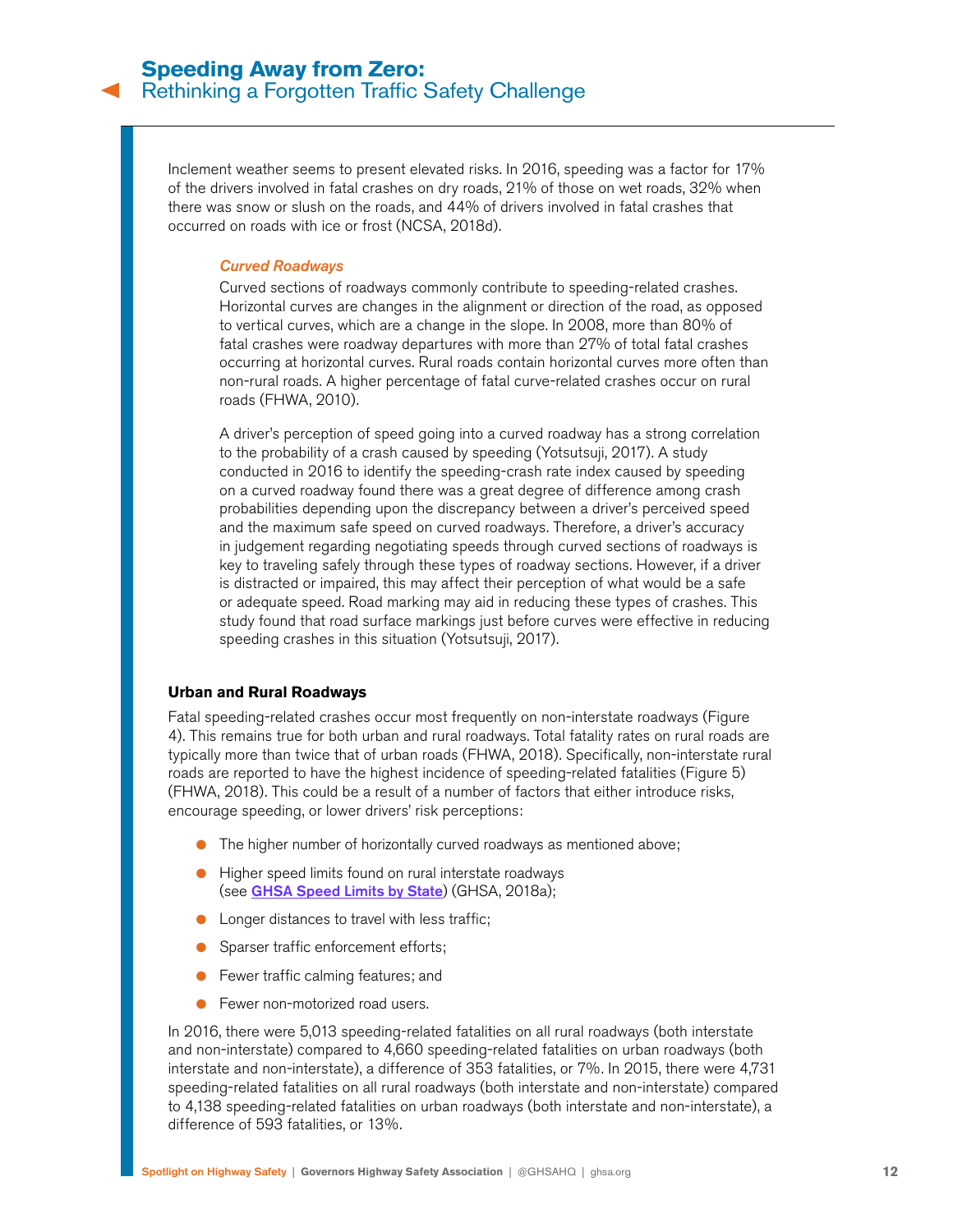## **Speeding Away from Zero:**

[Rethinking a Forgotten Traffic Safety Challenge](#page-0-0)



#### Figure 5. Speeding-Related Fatalities on Urban vs. Rural Roadways, 2015-2016



Source: FARS 2015, 2016 ARF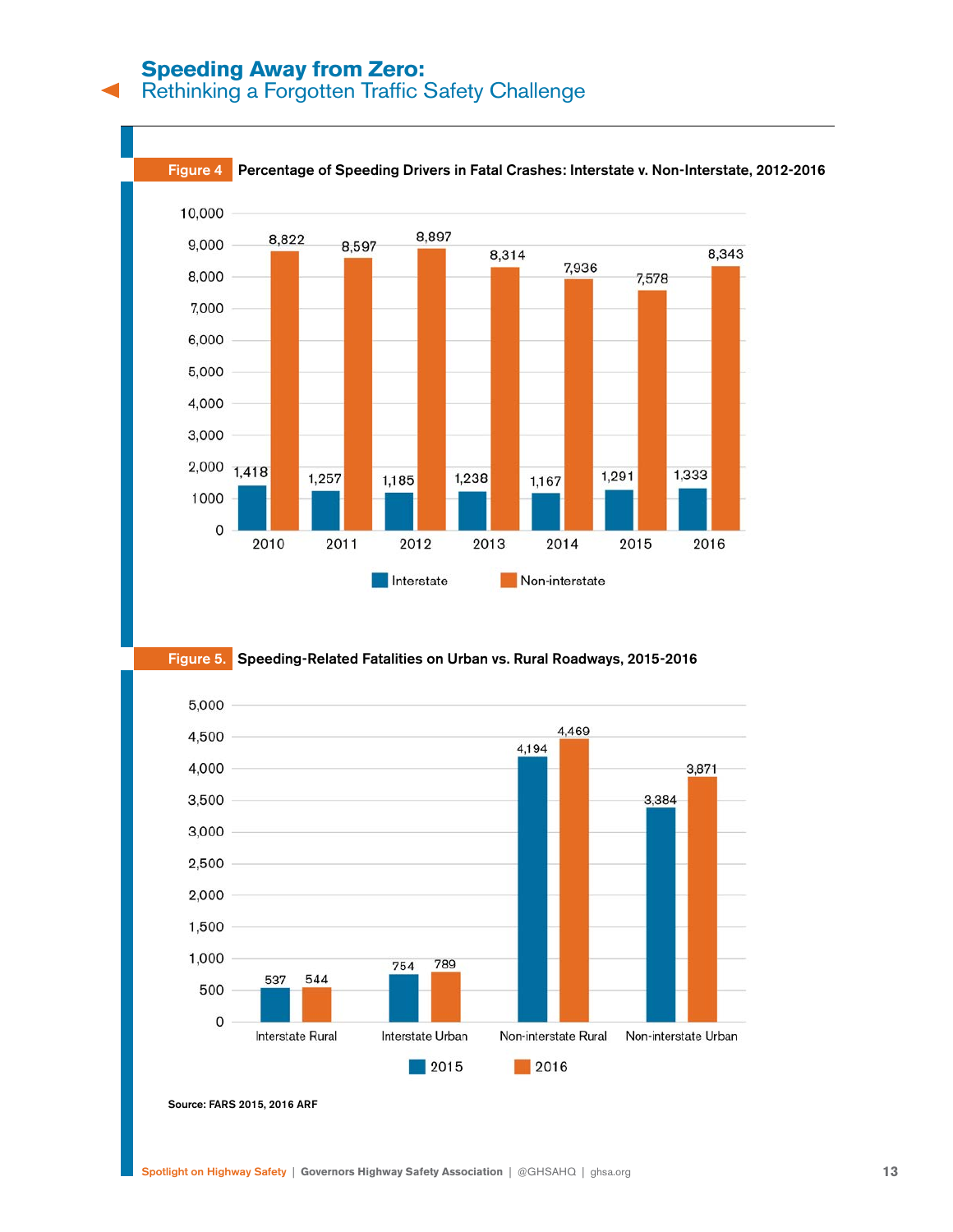#### **Speeding-Related Crashes Involving Vulnerable Road Users**

Differential speeds in mixed traffic is a factor in the recent increase in pedestrian and bicycling crashes and fatalities (NCSA, 2018b). In fact, pedestrian fatalities are at highest levels recorded in more than two decades. Vehicle speeding seriously impacts pedestrian and bicyclist safety not only by increasing the chances of a crash, but also by increasing the risk of death when they are involved in a crash. A higher incidence of distraction and impairment, in addition to speeding and low lighting on roadways, were reported to be causation factors in crashes involving pedestrians and bicyclists specifically during evening or nighttime hours (NCSA, 2018b; McLeod, 2014).

#### **Pedestrians**

The proportion of pedestrian deaths compared with all highway deaths rose over the past decade, from one in nine in 2007 to one in six in 2016 (NTSB, 2018). According to NHTSA, pedestrian fatalities in 2017 remain essentially unchanged, at 5,977 pedestrian fatalities (NCSA, 2018c). A recent study conducted by AAAFTS found the average risk of severe injury for a pedestrian struck by a vehicle reaches 10% at an impact speed of 16 mph, 25% at 23 mph, 50% at 31 mph, 75% at 39 mph, and 90% at 46 mph. The average risk of death for a pedestrian reaches 10% at an impact speed of 23 mph, 25% at 32 mph, 50% at 42 mph, 75% at 50 mph, and 90% at 58 mph (AAAFTS, 2017). Recent studies suggest that even small decreases in travel speed can reduce pedestrian crash and injury severity and save lives.

States reported that the largest proportion of pedestrian fatalities occur in areas with divided highways, which often have speed limits of 45 or above. These roads are limited access and often do not have safe crossing opportunities. In addition, these roads have long segments of roadway without stoplights or intersections, therefore drivers can reach higher speeds and increase risk of pedestrian crashes, injuries and fatalities.

#### **Bicyclists**

Excessive vehicle speeds also have serious implications for bicyclists. The League of American Bicyclists attempted to track and analyze every bicyclist fatality in the U.S. between 2011 and 2013, finding that 44% of fatalities occurred on high-speed urban arterial roads (McLeod and Murphy, 2014). A recent study from Texas A&M University found, "While high design speeds are viewed as desirable for motorist safety, they are not safe for pedestrians and bicyclists" (Essex et. al, 2017). In 2017, there were 783 bicyclists killed in traffic crashes in the United States (NCSA, 2018b). States reported that the increase in bicyclists and pedestrians on our roads calls for increased efforts to ensure the safety of all road users, including reducing incidence of speeding. Reducing speeding-related bicyclist fatalities by identifying countermeasures and implementing infrastructural improvements such as traffic calming measures and road diets is essential to improving overall road safety.

**Vehicle speeding seriously impacts pedestrian and bicyclist safety not only by increasing the chances of a crash, but also by increasing the risk of death when they are involved in a crash.**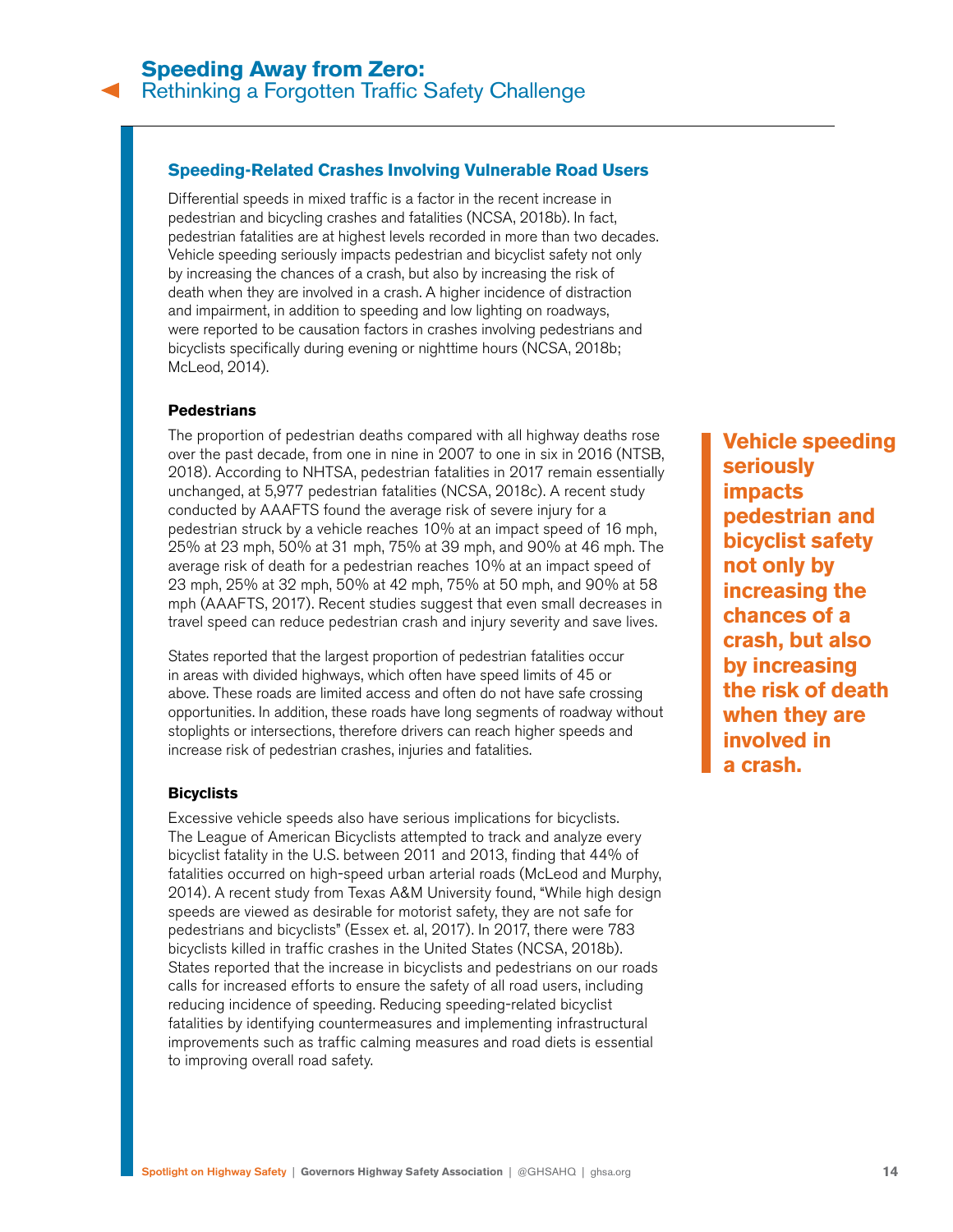#### **Motorcycles**

Motorcycles, especially those built with high performance features, can reach extremely fast speeds. These motorcycles are capable of higher acceleration and quicker stops than other motor vehicles. NHTSA reported that 33% of all motorcyclists involved in fatal crashes in 2016 were speeding, compared to 19% for passenger vehicle drivers (NCSA, 2018d). In 2016, motorcyclists were over-represented in fatalities involving speeding, speeding and alcohol impairment, and speeding with no restraints (unhelmeted), at higher percentages than all other vehicle types (Figure 6). NHTSA also reported that in 2016, 12% of motorcycle riders involved in fatal crashes were both speeding and un-helmeted.



#### Figure 6.Percentage of Speeding, Alcohol Impairment, and Failure to Use Restraints Among Drivers Involved in Fatal Crashes, by Vehicle Type, 2016

Source: FARS 2015, 2016

Respondents to GHSA's survey of the states reported similar trends. Most states related that the highest number of vulnerable road user fatalities involved motorcycles and that the main cause for these crashes was speeding. States also reported that alcohol involvement was most prevalent in speeding-related crashes involving motorcycles over any other passenger vehicle type.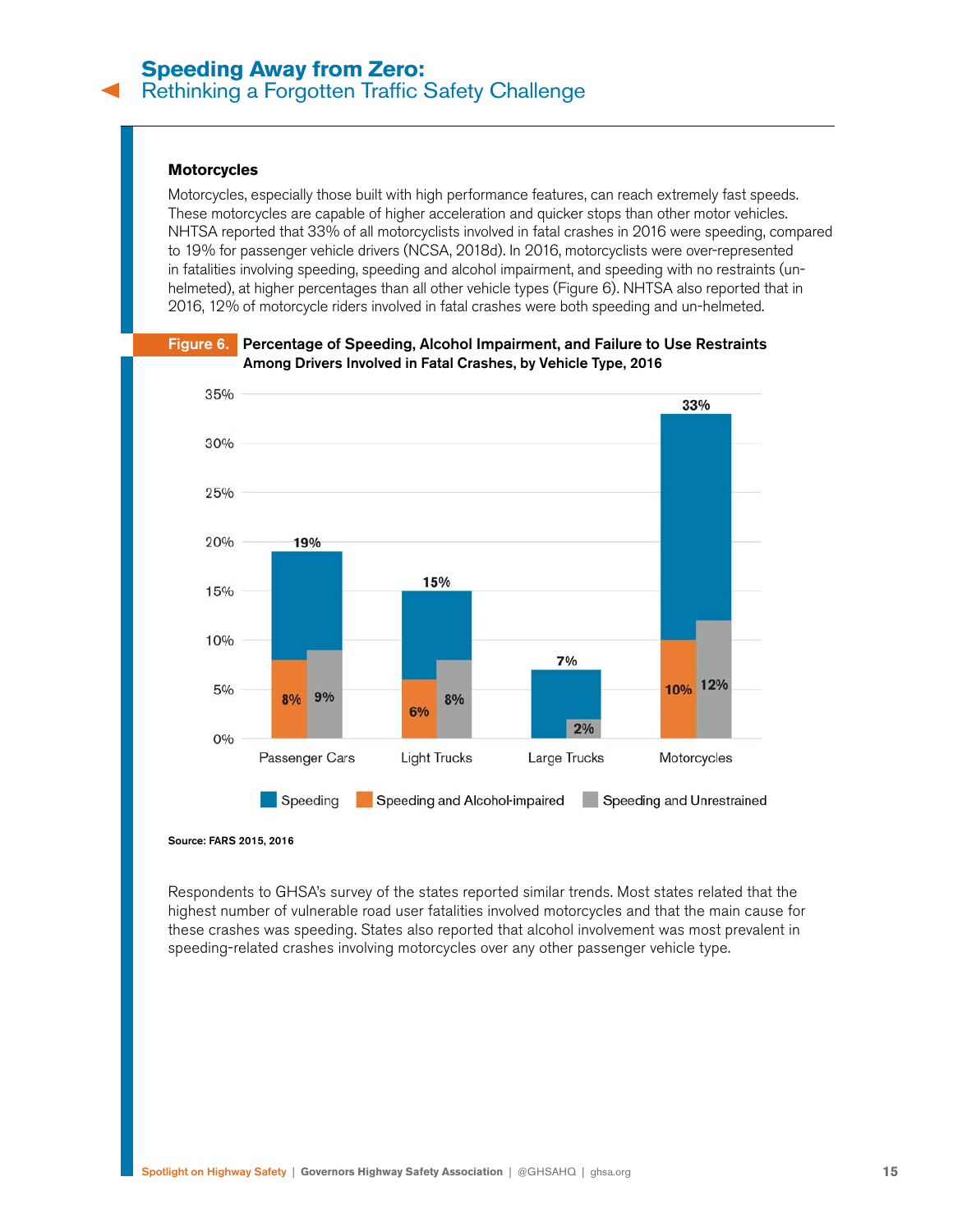#### **Work Zones**

Speeding is particularly dangerous in work zones. In 2015 there were an estimated 700 crash fatalities in work zones, an increase of 4.6% over 2014 (Figure 7). This contributes to the rise in work zone fatalities since 2010 (Figure 7). If fatalities occurred in work zone crashes at the same rate as non-work zone crashes, that would mean a total of 164 lives saved in 2015 (FHWA, 2017).



Source: FARS 2015, 2016

Temporary speed limit reductions are a common countermeasure aimed at improving work zone safety, particularly when the work is occurring on or near the roadway. In theory, reduced speed limits may serve at least three important functions: to reduce variability in travel speeds and the potential for work zone crashes, to reduce average travel speeds and the severity of crashes when they do occur, and to enhance worker safety. A study conducted by the Center for Transportation Research and Education Institute for Transportation at the University of Iowa found that speeds were consistently reduced when work zone speed limits were in place. Overall, work zone speed limit reductions of 10 mph in locations where the normal statutory speed limit was 65 mph showed the largest reduction in all speed percentiles (Sharma, 2017).

Some states are bolstering penalties for speeding in work zones. For example, Illinois enacted a law in 2015 imposing immediate jail time for drivers exceeding a certain speed in a work zone. Also, Minnesota enacted a law in 2014 imposing a \$300 fine for speeding in a work zone (Essex, 2017).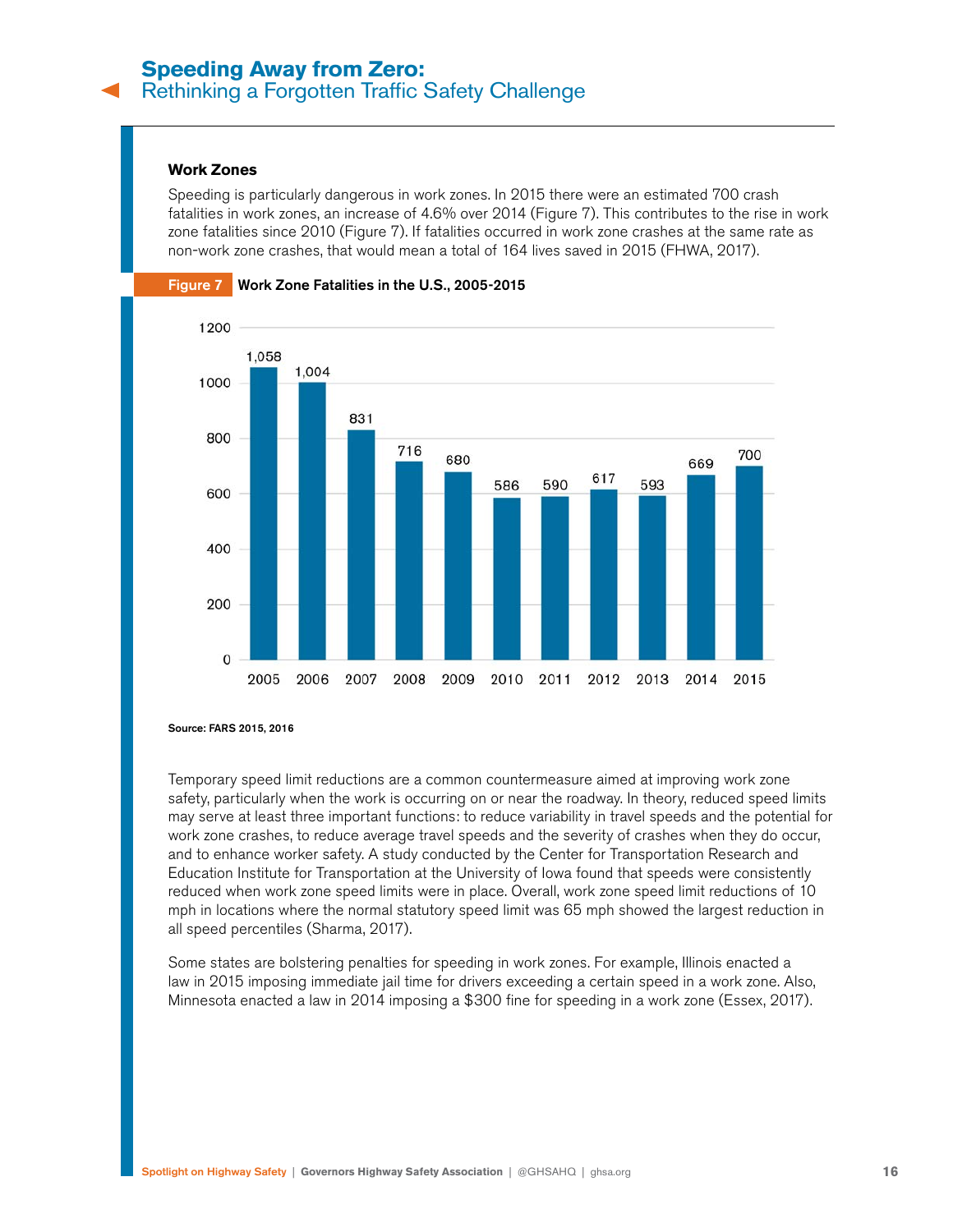## <span id="page-16-0"></span>THE COLLECTION OF SPEEDING-RELATED CRASH DATA

States report that thorough aggregation of accurate traffic safety data is one of their most significant struggles regarding monitoring and oversight of traffic safety programs. This challenge extends to the collection of data about speeding-related crashes.

#### **The Use of Statewide Standardized Crash Reports**

Each jurisdiction establishes what crash data is collected and aggregated into the statewide crash database by the contents of its crash report, which is completed for each incident by local crash investigators. Uniform crash reports are integral to providing consistent and accurate data, and most states report the use of standardized crash reports across the state. However, some crash reports vary not only from state to state across the U.S. but also may vary between local jurisdictions within a state. When crash report elements are not standardized among local, state and federal agencies, this affects the quality of reported crash data on all levels.

NHTSA offers a uniform definition of a speeding-related crash: if any driver in the crash was charged with a speeding-related offense, or if a police officer indicated that racing, driving too fast for conditions, or exceeding the posted speed limit was a contributing factor in the crash (NCSA, 2018d). All states have variations on this definition that impact how speedingrelated data is recorded (NTSB, 2017).

In 1988, NHTSA and GHSA developed a tool to achieve greater crash report uniformity, the Model Minimum Uniform Crash Criteria (MMUCC) guidelines, which define a minimum set of motor vehicle crash data elements that states should include in their state crash data systems. MMUCC includes speeding-related attributes. In 2017, the fifth edition of MMUCC was released (MMUCC 5). This edition gave states more flexibility in how they collect crash data and streamlined the collection of more detailed information on fatal crashes. A "dynamic data element" was also introduced to capture data on rapidly-changing topics (NCSA, 2017).

#### **Potential Under-Reporting of Speeding as a Causation Factor**

It is difficult for crash investigators to determine the exact cause of every crash, or to identify a single cause, because sometimes more than one factor contributes to a crash. This means the role of speeding in crashes is likely to be underestimated. Further, even though speeding may not be identified as the primary causal factor in a crash, it does play a critical role in the severity of many crashes because of the amount of force involved, even at lower speeds.

In GHSA's survey of the states, respondents reported several inconsistencies across the country regarding ability to report speeding as a causative factor in a fatal crash. Several states said that speeding is likely under-reported in their crash reports. Some noted their crash reports and databases allow for only one or two major contributing circumstances for the crash, therefore excluding key information for multiple-cause crashes. Other states reported speeding-related fatalities are accurately reported in their states because their current crash reports allow an officer to report a crash as speeding-related separately from driver actions, or their crash reports and databases allow for multiple contributing circumstances on a crash report, allowing for accurate reporting of speeding-related crashes. It is clear from the state responses that crash reports and databases define and at times limit the ability to add multiple causation factors for fatal crashes.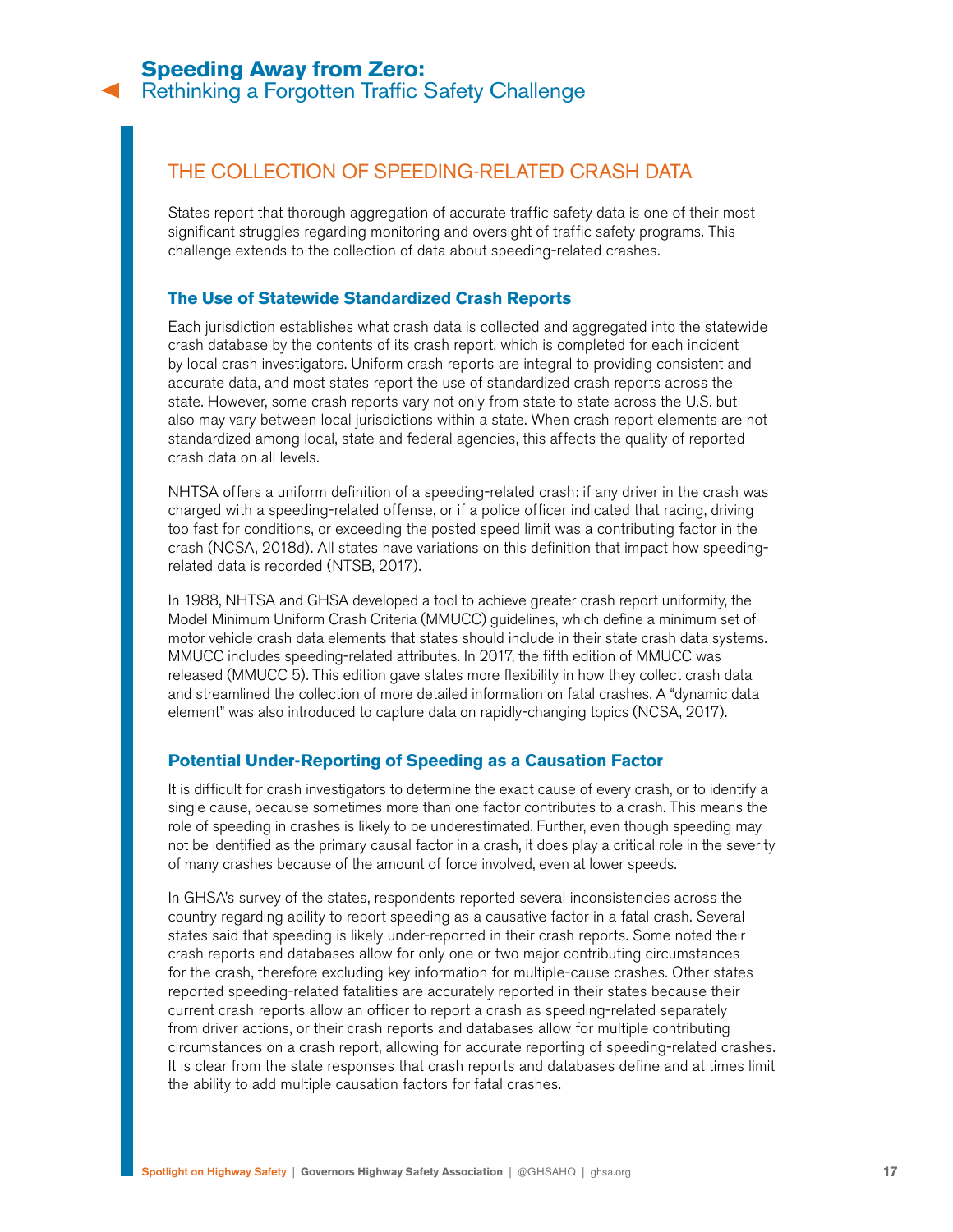## <span id="page-17-0"></span>PUBLIC OPINION AND THE CULTURAL ACCEPTANCE OF SPEEDING

A 2017 national survey of drivers conducted by AAAFTS found that half of motorists (50.3%) reported exceeding the speed limit by 15 mph on a freeway and 47.6% reported driving 10 mph over the speed limit on a residential street in the past month. In addition, this study found that there is a greater disapproval by drivers for speeding on a residential street than on freeways. Of those respondents, 79.3% feel that speeding on freeways is a serious or somewhat serious threat to their safety, and 88.2% view drivers speeding on residential streets as a very serious or somewhat serious threat to their personal safety. However, 23.9% of respondents believed that speeding 15 mph above the posted speed limit on the freeway is "completely" or "somewhat" acceptable (AAAFTS, 2018).

These self-reported behaviors and attitudes have varied only slightly in the previous ten years. The 2008 Traffic Safety Culture Index, also performed by the AAA Foundation for Traffic Safety, found that 45% of drivers reported exceeding the speed limit by 15 mph on a major highway and 76% of drivers regard excessive speeding as a serious problem (AAAFTS, 2008). The AAA Foundation has long found that actual driving behaviors often contradict drivers' attitudes about safety, sustaining a "do as I say, not as I do" culture on the roads applicable to many traffic safety issues. With regard to excessive speeds, these findings suggest that most drivers have an unrealistic view of their ability to avoid a crash or drive proficiently and safely when speeding.

Changing these beliefs will require increased public safety education that more effectively changes drivers' risk perceptions of either getting a ticket, causing a crash, or violating social norms. Indeed, drivers likely exceed speed limits by small amounts every day, observe nearly every other motorist doing the same, and determine that "nothing bad happens," reinforcing this risky behavior. Drivers often assume that they can exceed the speed limit by 10 or even 15 miles per hour before they will be pulled over. After years of perceived tolerance regarding enforcement, speed limits have lost the concept of "limit" (AARB, 2016).

## FEDERAL AND STATE POLICY

#### **Status of Federal Leadership**

The pervasive cultural attitude that accepts speed as the cost of doing business is reflected in how the issue ranks in the scale of national traffic safety priorities. A study conducted in 2017 by NTSB found that the current level of emphasis on speeding as a national traffic safety issue is lower than warranted and insufficient to achieve the goal of zero traffic fatalities in the U.S. In addition, current federal aid programs do not require or incentivize states to fund speed management activities adequate to the national impact of speeding on fatalities and injuries (NTSB, 2017).

Since the national maximum speed limit was repealed in 1995, the federal government's approach to speed management has been mostly to provide funding and resources directly to states. Congress directs that states may use funds from the NHTSA State and Community Highway Safety Grant Program to reduce injuries and deaths resulting from motor vehicles being driven in excess of posted speed limits (23 U.S.C. § 402 (a)(2) (2017)). Congress has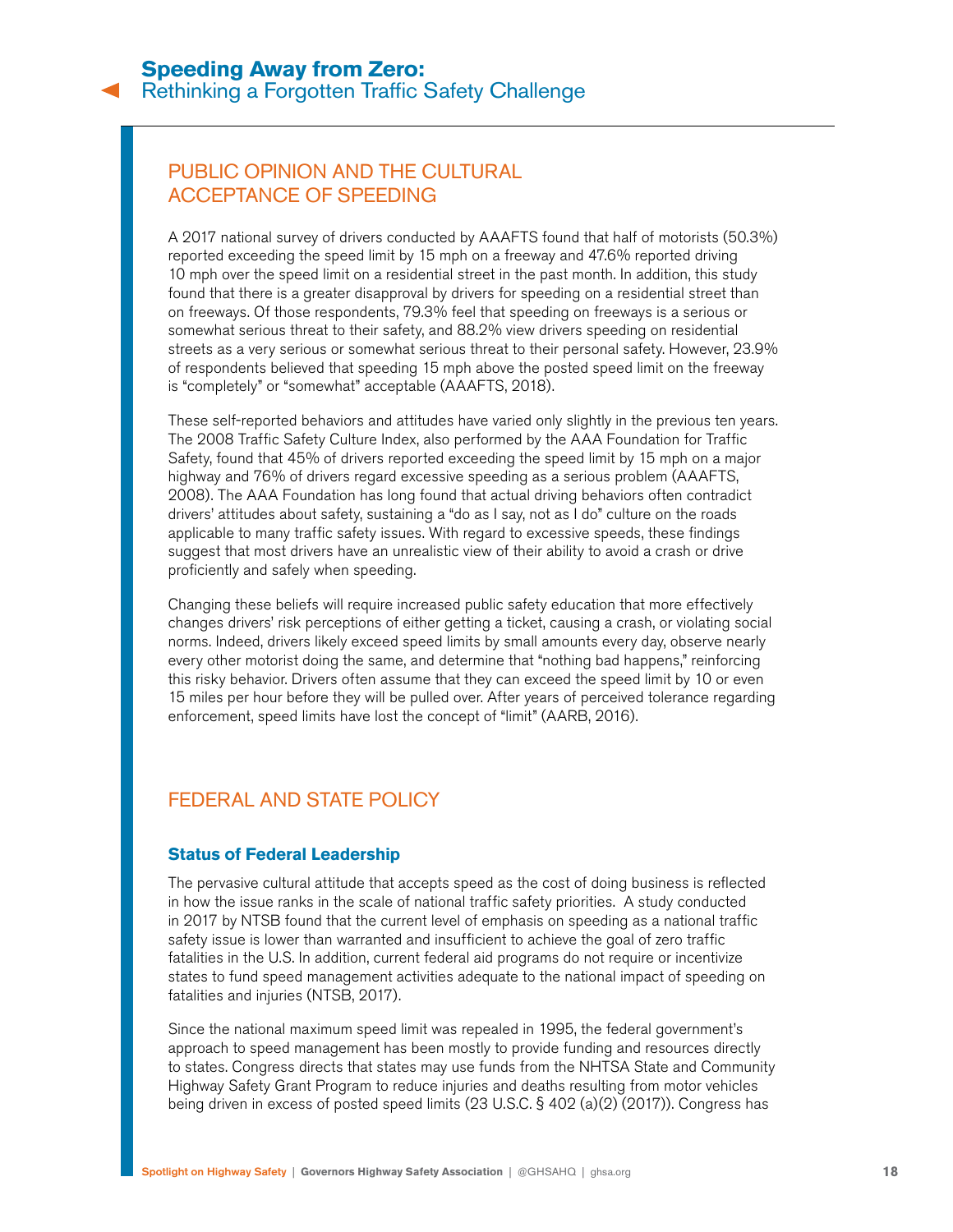also created NHTSA National Priority Safety grant programs focused exclusively on a number of specific traffic safety issues, but speeding is not among them (GHSA, 2018b).

NHTSA coordinates national high-visibility enforcement campaigns on substance impairment ("Drive Sober or Get Pulled Over;" "If You Feel Different, You Drive Different"), distracted driving ("U Drive. U Text. U Pay."), and occupant protection ("Click It or Ticket"), and has dedicated pedestrian and bicyclist safety initiatives, but nothing currently similar to speeding, even though the data show that excessive speed contributes to nearly the same proportion or number of deaths as alcohol impairment and lack of proper restraint. In 2014, the U.S. Department of Transportation (U.S. DOT) published a Speed Management Program Plan that identifies important actions to reduce speeding-related fatalities, but U.S. DOT has not tracked or ensured the implementation of these actions (NHTSA, FHWA, and FMCSA, 2014; NTSB, 2017).

The Federal Highway Administration (FHWA) also provides a number of resources to help states design roads safely and otherwise manage speeding (FHWA, 2018).

#### **State Approaches to Speed Limits**

Speed limits are set by statute. State laws set maximum speed limits for each type of roadway (e.g., interstate highway, two-way undivided highway) and road location (urban or rural) (FHWA, 2009). Statutory maximum speed limits can be established for special situations such as school zones. Often, engineers or county or local lawmakers set speed limits on individual roads Speed limits may be set or adjusted based a range of engineering principles, on observations of speeds at specific road segments where limits can be raised to match the  $85<sup>th</sup>$  percentile speed of free-flowing traffic, or even based on citizen requests (FHWA, 2009).

#### **Increasing Speed Limits**

Change in speed limits is often subject to intense, and now more frequent, social and political debates. In 2015, 43 states considered 114 bills related to speed limits, of which 19 were enacted (NCSL, 2018). Many state legislatures have contributed to a new national trend of authorizing even higher speed limits on freeways and interstates.

Currently, 22 states have maximum speed limits of 70 mph, and 10 states (Arizona, Colorado, Kansas, Louisiana, Maine, Michigan, Nebraska, New Mexico, North Dakota and Oklahoma) have maximum speed limits of 75 mph on some portion of their roadway systems. On some sections of interstates in seven states (Idaho, Montana, Nevada, South Dakota, Texas, Utah and Wyoming) speed limits are 80 mph. In October 2012, a 41-mile stretch of Texas State Highway 130 opened with a speed limit of 85 mph (IIHS, 2018b). Current speed limits by state can be found on the GHSA website (GHSA, 2018a).

In GHSA's survey of the states, those with recent increased speed limits noted an increase in speeding-related fatalities. This outcome has historical precedent.

In 1973, Congress established a maximum speed limit of 55 mph in response to oil shortages and directed U.S. DOT to withhold highway funds from states that did not comply. At the time, most states had set rural interstate speed limits at 70 mph and 55 mph in urban areas. All states made changes to adopt the 55 mph national maximum speed limit by March 1974. In 1987, because the oil shortage had subsided, Congress allowed states to increase speed limits once again, this time to 65 mph on rural interstates. In 1995, the national maximum speed limit was repealed, allowing states to set their own limits. Subsequently, several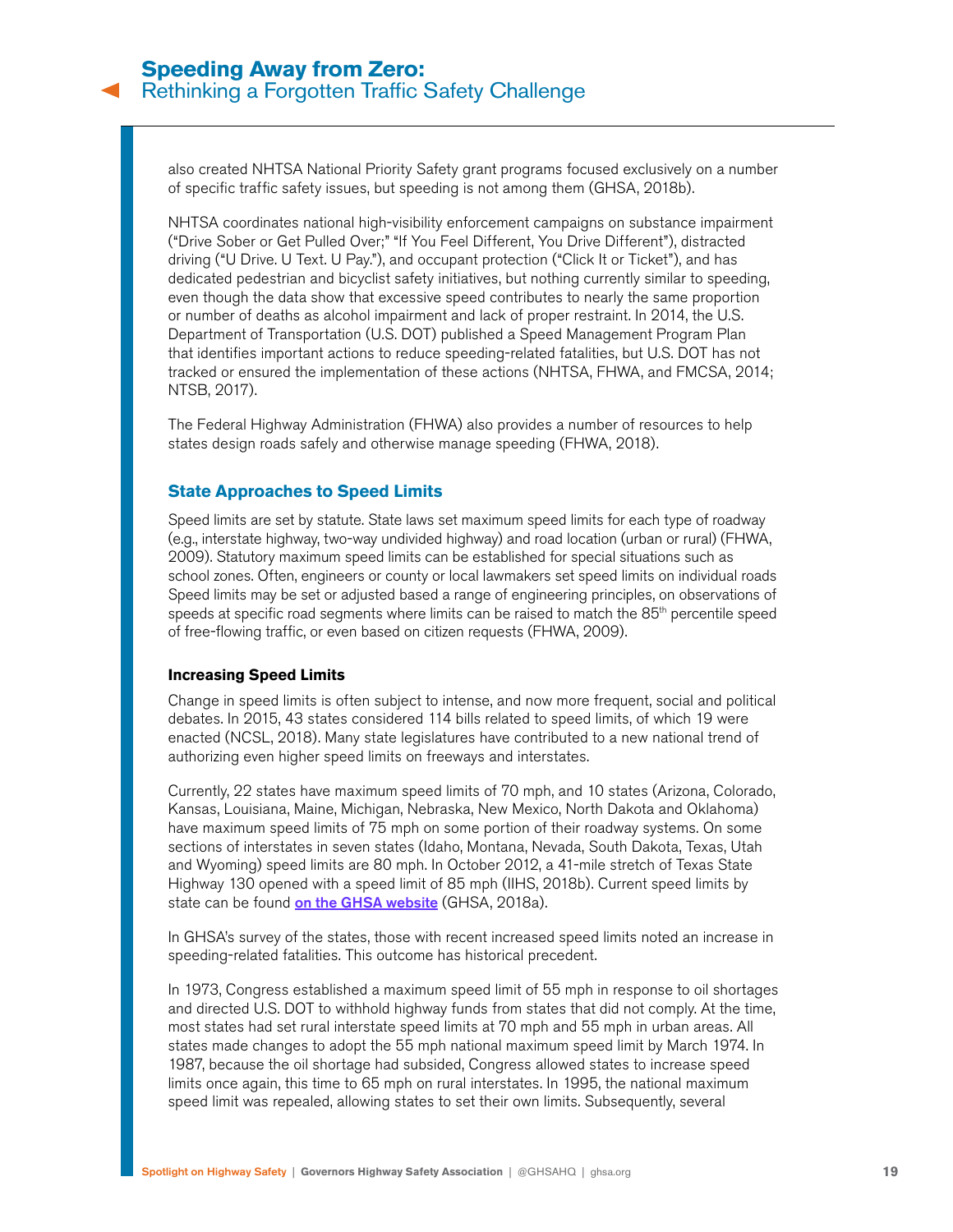states raised speed limits on both rural and urban interstates and freeways, with troubling consequences for road safety.

Research has shown raising speed limits to match the 85<sup>th</sup> percentile speed increases the average operating speed of the roadway, consequently increasing the  $85<sup>th</sup>$  percentile speed. In Texas, when the speed limit was raised from  $55$ to 70 mph on three urban freeways, the percentage of drivers traveling faster than 70 mph increased from 15% to 50%, while the number exceeding 75 mph increased from 4% to 17% (Retting and Greene, 1997). In California, urban freeway limits were raised from 55 to 65 mph, and drivers traveling faster than 70 mph increased from 29% to 41%. Ten years after speed limits were raised from 65 to 75 mph on rural interstates, the proportion of passenger vehicles exceeding 80 mph tripled in Nevada and nearly tripled in New Mexico (Retting and Teoh, 2008). Additionally, speeding-related fatality declines were observed on urban freeways in California and Nevada where speed limits did not change despite large increases in traffic volume.

#### *Speeding-Related Crash Rates in Relation to Increasing Speed Limits*

A NHTSA study conducted by Liu and Chen found that speeding-related crashes due to driving too fast for conditions were more likely to have occurred on roads with higher speed limits (50+ mph) as compared to other crashes. IIHS conducted a series of studies on interstates in various years following speed limit increases. Earlier studies found that deaths had increased by at least 15% when states began increasing speed limits. The more recent studies showed at least a 35% increase in speeding-related fatalities when limits were increased (IIHS, 2018b).

#### **Reducing Speed Limits**

In the past few years, several states have authorized localities to reduce their maximum speeds to create a safer travel environment for vulnerable users. As previously mentioned, a small reduction in speed can mean the difference between life and death for pedestrians, bicyclists, school children, people with disabilities and others (Essex et. al, 2017).

In 2013, the Washington legislature enacted a law allowing municipalities to establish a maximum speed limit of 20 mph in a residential or business district. This new law mandates that a reduced speed need not be based on any traffic or engineering studies, which were acknowledged as procedural roadblocks to making speed limit changes. The law also allows a municipality to reinstate a former speed limit if deemed necessary within a year of its change without a traffic or engineering study. New York City, which has a high-profile Vision Zero initiative, reduced its citywide speed limit to 25 mph as authorized by a 2014 New York State law.

As of January 9, 2017, Boston reduced its default speed limit from 30 mph to 25 mph. IIHS evaluated the effects of this speed limit reduction and found that the reduction was associated with a 0.3% reduction in mean speeds. However, when looking at the odds of vehicles exceeding 25 mph, 30 mph, and 35 mph, reductions were increased to 2.9%, 8.5%, and 29.3% respectively. This study concluded that lowering the speed limit in urban areas is an effective countermeasure to reduce speeds and improve road safety (Hu and Cicchino, 2018b).

**A small reduction in speed can mean the difference between life and death for pedestrians, bicyclists, school children, people with disabilities and others.**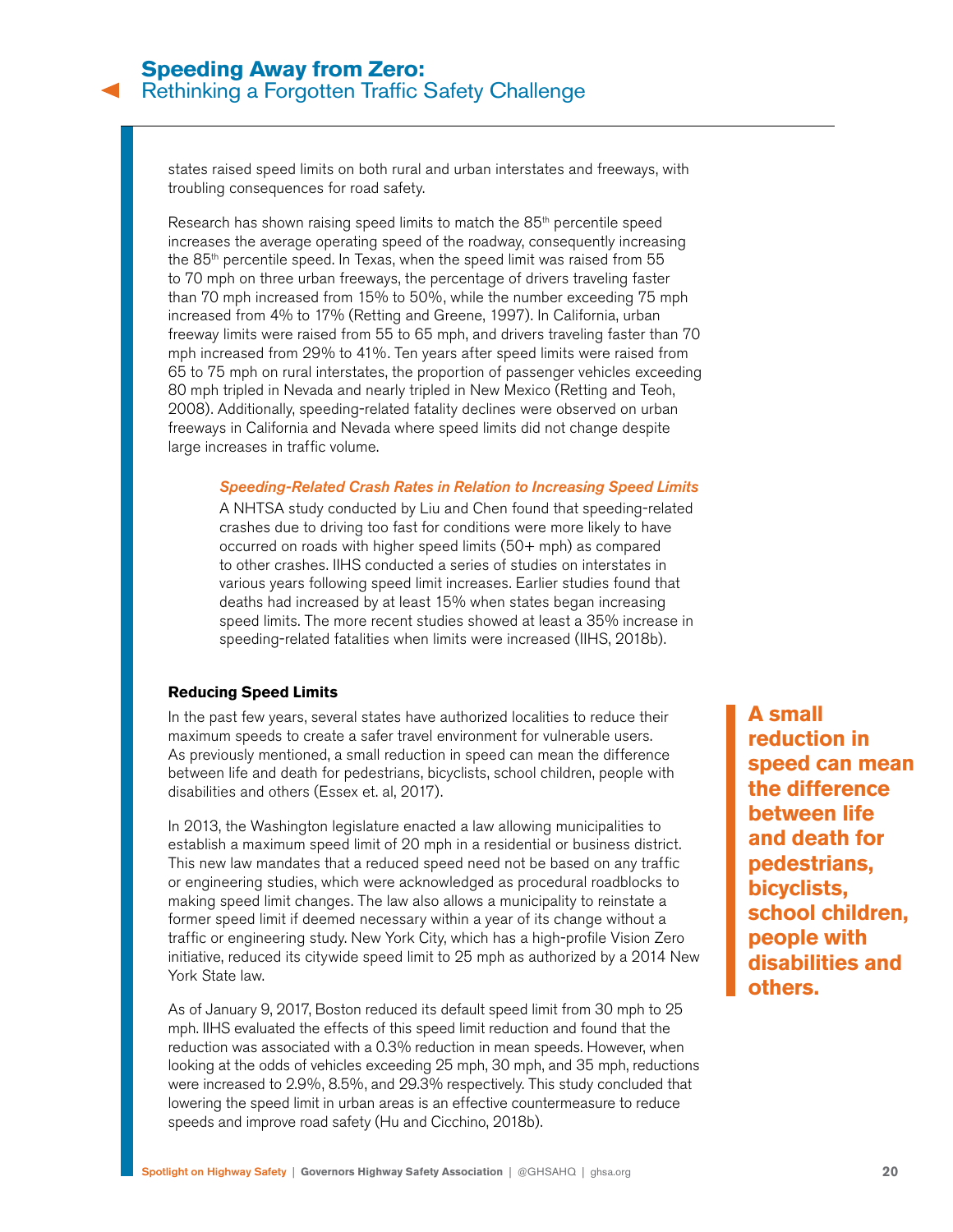## <span id="page-20-0"></span>STATE PROGRAM EFFORTS TO REDUCE SPEEDING-RELATED CRASHES AND FATALITIES

#### **Focus on Enforcement**

Most states reported implementing strategies to reduce speeding-related fatalities, including focused data-driven enforcement using zero-tolerance safety corridors, HVE, overtime traffic enforcement, automated enforcement (where permitted), and dedicated aggressive driving wave enforcement. These efforts are often funded by federal and state grants. Some states reported that the identification of impaired driving offenders relies heavily on speed violations, and so these enforcement efforts are typically combined. Most states reported the use of LASER, RADAR, and Visual Average Speed Computer And Recorder (VASCAR) devices to calculate the speed of a moving vehicle and identify speeding drivers.

#### **Public Outreach Countermeasures**

In GHSA's survey of the states, several respondents reported the use of public outreach and education efforts, including media campaigns and variable message signs, to reduce speeding-related fatalities. States also employ engineering strategies such as traffic calming, mounted dynamic speed signs and roadway markings. Some states reported establishing "Travel Safe Zones" where speeding citations would result in double fines.

#### **Program Obstacles**

In GHSA's survey, respondents reported a reduction in the number of law enforcement officers available for traffic enforcement, limiting the ability for jurisdictions to adequately enforce speeding and aggressive driving laws. In addition, several states have experienced reductions or even eliminations of various enforcement efforts. It was noted that the lack of a specific federal grant program dedicated to speed enforcement hinders the ability for states to dedicate specific speeding-reduction efforts. Speeding enforcement is often "piggy-backed" on other national campaigns, including "Click It or Ticket" or impaired driving enforcement mobilizations. States with recently increased speed limits also noted lack of funding and other resources for speeding-related enforcement efforts.

#### **Automated Speed Enforcement (ASE)**

ASE enables local law enforcement agencies to enforce traffic laws remotely. Photo radar systems are deployed using a number of techniques, including fixed systems mounted on poles or other structures and mobile systems mounted in a vehicle, such as a van. ASE systems employ speed measuring devices (RADAR or LIDAR) linked with cameras that capture violations; these are later processed, and a citation is issued to the vehicle owner or driver. Each community's enforcement threshold is set based on a variety of factors but is often at 11 mph or 12 mph over the posted speed limit.

According to research conducted by IIHS, ASE can substantially reduce speeding on a wide range of roads. IIHS studies of cameras on residential roads in Maryland, on a high-speed roadway in Arizona and on city streets in the District of Columbia found that the proportion of drivers exceeding speed limits by more than 10 mph declined by 70%, 88% and 82%, respectively, six to eight months after cameras were introduced (IIHS, 2018a).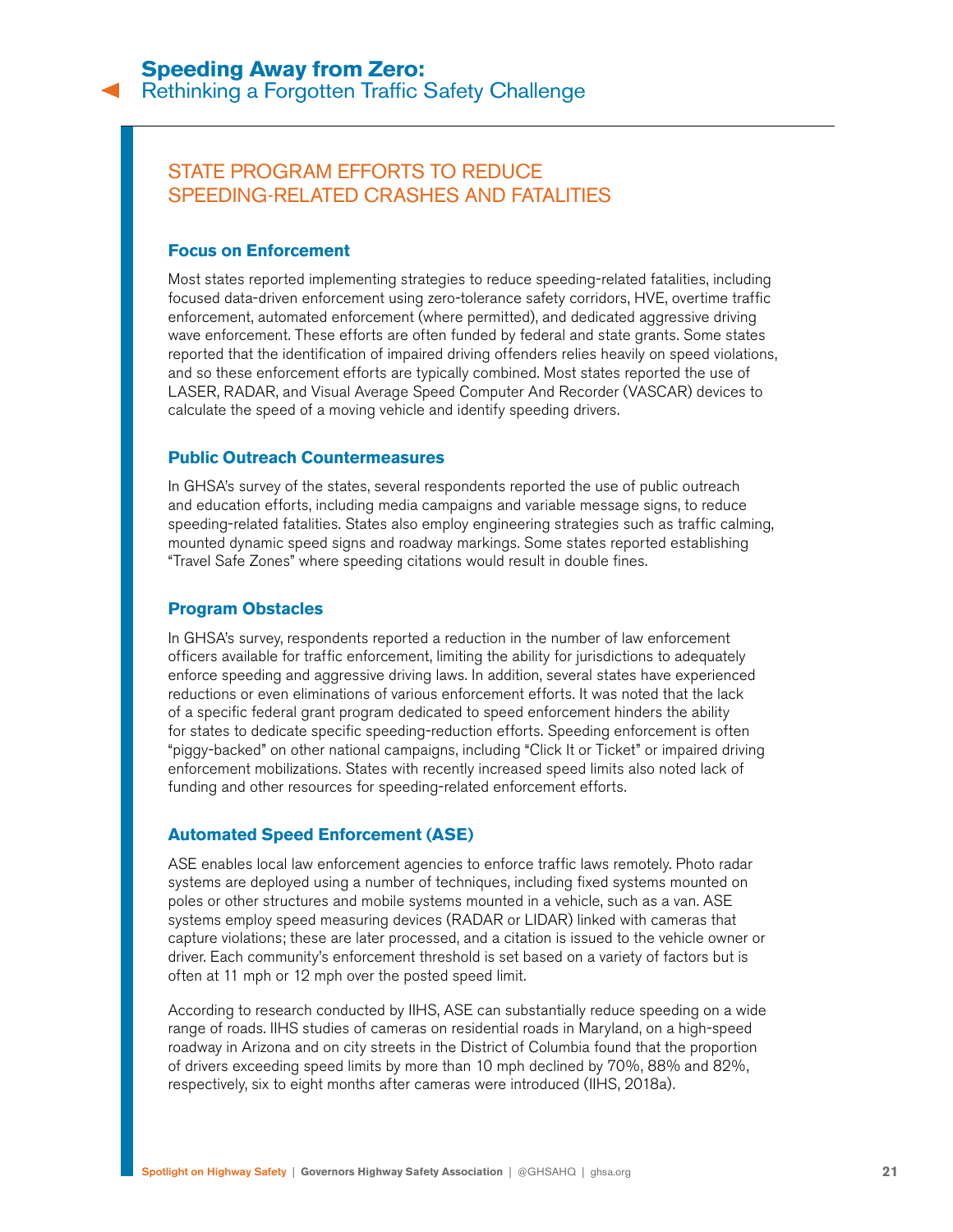The Maryland study found that speed cameras were mostly favored by the public and associated with a 10% reduction in mean speeds and a 62% reduction in the likelihood that a vehicle was traveling more than 10 mph above the speed limit at camera sites. Results of the study also found that the camera program reduced the likelihood of a crash resulting in an incapacitating or fatal injury by 39%. (Hu and McCartt, 2016). This study supports the evidence that speed cameras can reduce speeding, leading to reductions in speeding-related crashes resulting in serious and or fatal injuries.

Despite the research showing the safety benefits of ASE, some jurisdictions and members of the public are still opposed to the use of this technology.

Opponents often claim that ASE violates a variety of constitutional and other legal protections, though courts have consistently upheld their legality. Many motorists remain wary of any kind of state "surveillance." In a culture where speeding is pervasive and accepted, ASE may also feel like unfair, individualized harassment. Finally, ASE and red light camera enforcement programs have a mixed history with some now-defunct programs focused blatantly on raising revenue rather than advancing safety. The demise of many automated enforcement systems can be directly credited to the ire of state and local policymakers and their constituents.

Although local surveys have found support for ASE, national surveys of motorists have found much less enthusiasm compared to support for other traffic safety laws. According to the AAAFTS Traffic Safety Culture Index survey, laws authorizing the use of speed cameras to ticket drivers who drive more than 10 mph over the speed limit in residential areas were rated only somewhat favorably. The proportion of drivers who support having cameras automatically ticket drivers who speed more than 10 mph in a residential setting is only a fraction of those who see the behavior as a personal threat (AAAFTS, 2018).

Many states have enacted legislation to permit, limit or prohibit the use of speed cameras at either the state or local level. As of November 2018, 13 states have passed laws prohibiting (with very narrow exceptions) the use of speed cameras. Twenty-eight states have no law addressing speed cameras. All other states either permit the use of speed cameras (two  $+$ D.C.) or limit their use by location or other criteria (seven + U.S. Virgin Islands). Twelve states, the District of Columbia and the U.S. Virgin Islands have speed cameras currently operating in at least one location (GHSA, 2018c). A list of speed camera laws by state can be found on the GHSA website (GHSA, 2018c). In GHSA's state survey, respondents in states that prohibit automated speed enforcement noted these bans as barriers to speed-reduction efforts, especially when funding and other resources are limited.

Despite the many concerns, states and localities have many resources available to develop and deploy well-managed ASE programs focused on safety and public acceptance. In 2008 NHTSA and FHWA published the "Speed Enforcement Camera Systems Operational Guidelines" to assist state and local agencies in planning and operating ASE systems as a component of comprehensive speed management programs. In 2016, NHTSA conducted a "System Analysis of Automated Speed Enforcement Implementation" to evaluate these guidelines and identify state implementation strategies for these systems. This study showed that ASE programs had been increasing in recent years; however, some jurisdictions had terminated their ASE programs. Of the 11 responding agencies that had discontinued ASE programs, most cited that ASE programs were terminated due to decisions by elected leaders, followed by economic factors. Other reasons cited for terminating programs included litigation, contractual issues and concerns with state legislative changes. None of these agencies reported program termination due to inaccuracy of the equipment, faulty maintenance, or other systemic problems (Miller et. al, 2016).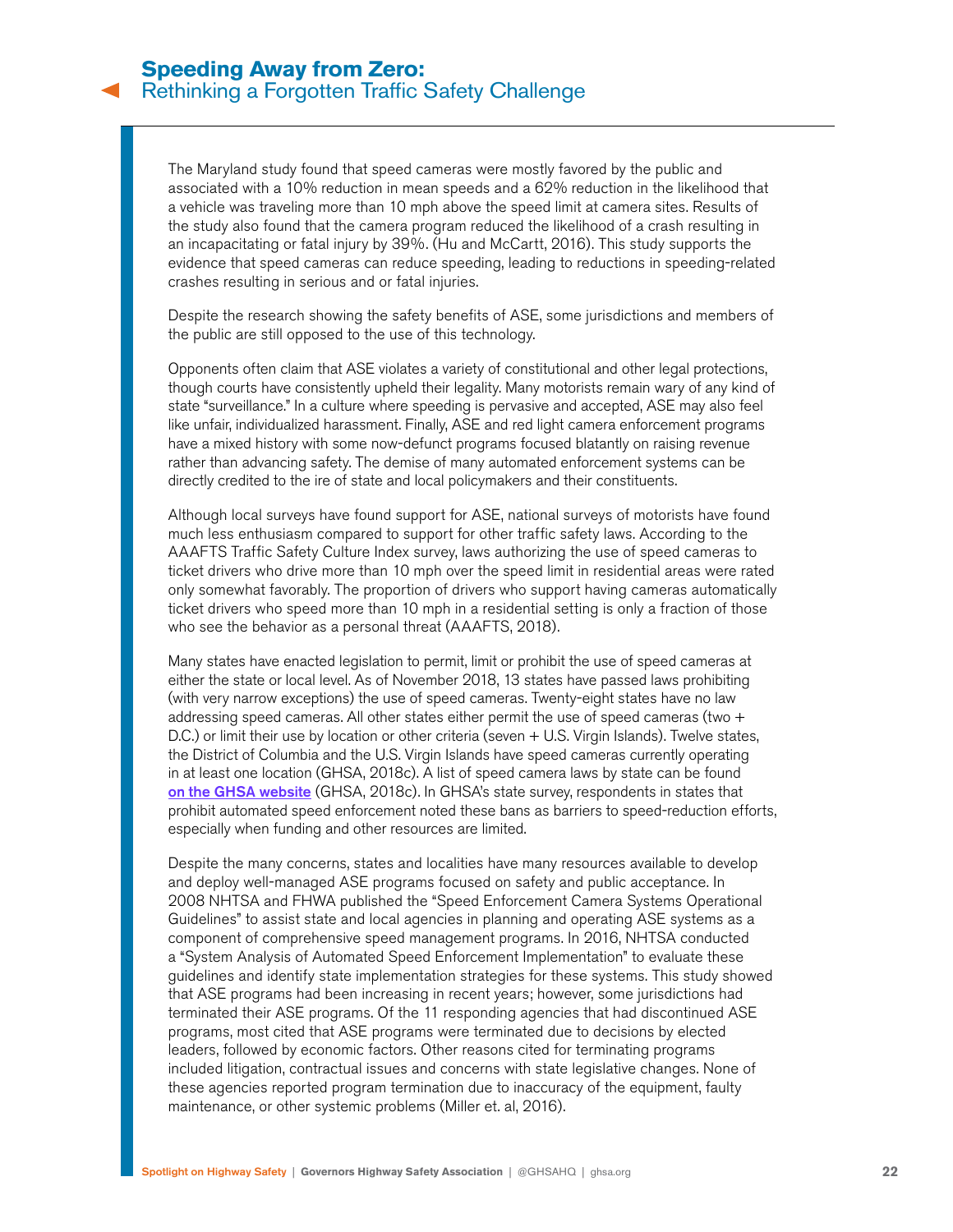## <span id="page-22-0"></span>ROADWAY INFRASTRUCTURE

Although road design is not a factor that SHSOs can typically influence, SHSO may take the built environment into account when planning for educational outreach programs to reduce speeding-related fatalities. Safety advocates can target such programs to encourage drivers to slow down in areas where inappropriate rates of speed have been known to cause crashes on certain types of roadways.

#### **Curved Roadways**

To address roadway departures resulting from misjudging appropriate speeds on curved roadways, FHWA finds that countermeasures are most effective when applied specifically at horizontal curves. FHWA recommends several techniques that can be implemented to reduce speeds at these roadway segments, including: flashing beacons; profile thermoplastic markings; and raised pavement markers, reflectors or panels of retroreflective sheeting. The attachment of reflectorized tape or other delineation device to trees, utility poles, and other roadside obstructions is a low-cost way to reduce the crash hazard from fixed objects. In addition, a combination of speed measuring devices with a flashing beacon and a variable message sign has been found to have an effect on high-speed drivers in high-crash locations. These strategies present low-cost solutions to reducing speeding-related fatalities where less expensive countermeasures have failed. For example, in California, installation of these devices resulted in a 44% reduction in crashes in the first year and 39% in the second year.

#### **Bump Outs, Speed Humps, and Refuge Islands**

Traffic calming methods have been used with success to reduce vehicle speeds. Such measures include curbs protruding into lanes to make them narrower at crosswalks (bump outs), speed humps and refuge islands between lanes.

#### **Roundabouts**

Roundabouts have been found to be a safer alternative to traffic signals and stop signs, specifically reducing injury crashes and improving traffic flow (Hu et. al, 2013). The tight circle of a roundabout forces drivers to slow down, reducing and/or eliminating the most severe types of intersection crashes: right-angle, left-turn and head-on collisions. When surveyed, public opinion generally favors the implementation of roundabouts as a traffic calming strategy. In addition, pedestrian crossing distances within roundabouts are short and traffic speeds are drastically reduced. Two studies have reported reductions in pedestrian crashes of about 75% after conversion to roundabouts (Hu et. al, 2013).

#### **Roadway Infrastructure Limitations**

Roadway infrastructure is generally more costly to deploy than behavioral interventions and infrastructure improvement needs are extensive, but the impact of new infrastructure on safety can be enduring (Hardwood, et al., 2017). Infrastructure can also lag behind changing safety design guidelines (FHWA, 2009).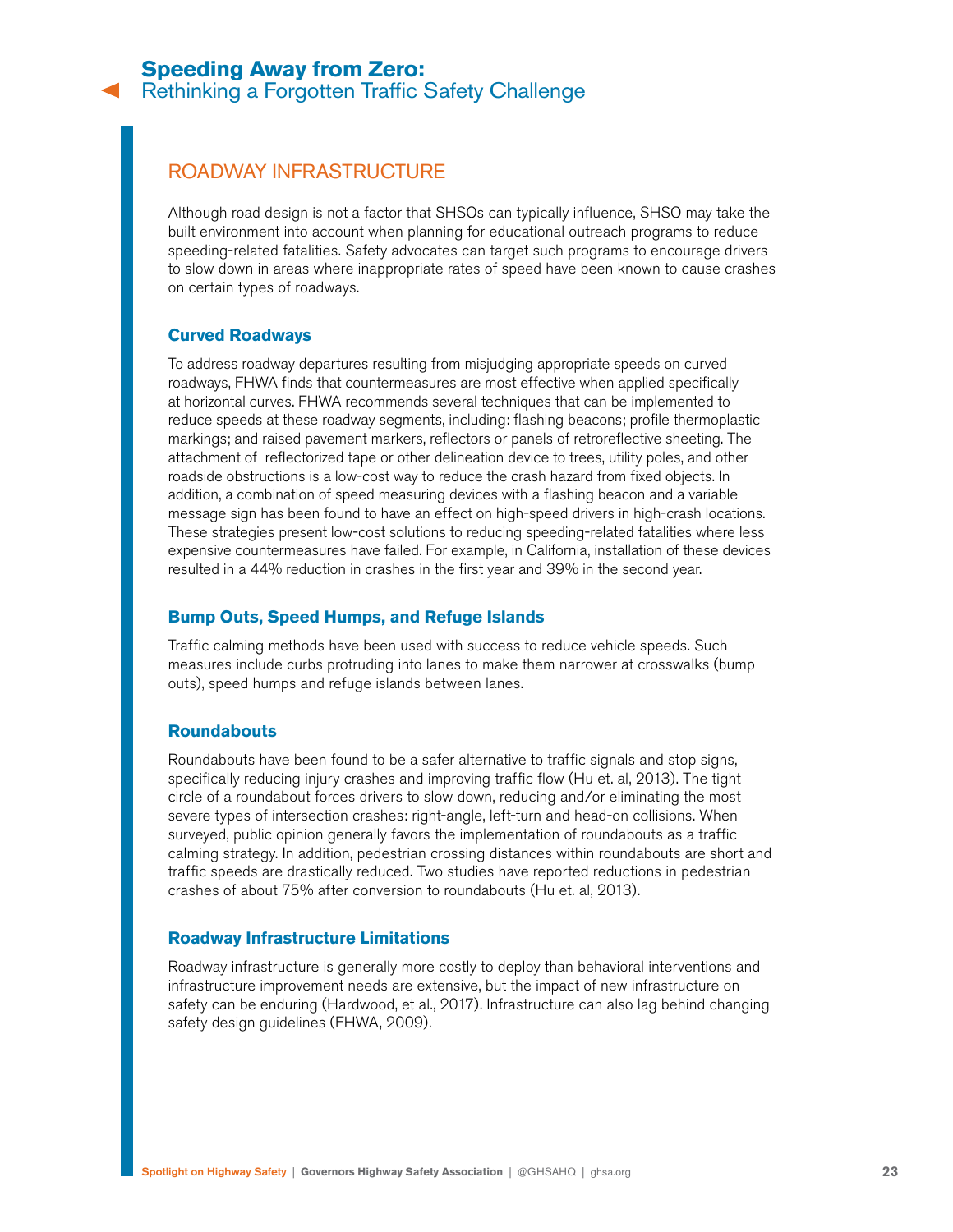## <span id="page-23-0"></span>INTEGRATED SPEED MANAGEMENT PROGRAMS

In 1997, Sweden began developing its "Vision Zero" initiative which focuses on a "Safe Systems" approach that aims to integrate education, enforcement, and engineering with a focus on the safety of vulnerable users, speed management, and improving infrastructure safety as a system safety net [\(VisionZeroNetwork.org,](http://VisionZeroNetwork.org) 2017). The Safe Systems approach has led to dramatic declines in serious injuries and fatalities in Sweden, and has since been adopted in other European nations. More recently, themes and elements have been adopted in states and communities in the United States.

Vision Zero Network (VZN) is a U.S. nonprofit organization coordinating and supporting the adoption of Vision Zero plans in communities nationwide. As of October 2017, there were 31 jurisdictions that have joined the VZN and additional jurisdictions are considering adopting Vision Zero. [\(VisionZeroNetwork.org](http://VisionZeroNetwork.org), 2017).

New York City (NYC) became the first municipality in the United States to adopt Vision Zero in 2014, and VZN considers NYC's program to be the most robust in the country ([VisionZeroNetwork.org,](http://VisionZeroNetwork.org) 2017). NYC's Vision Zero Task Force established a Vision Zero Action Plan to set up an internal system and monitoring strategies that clearly defines roles and responsibilities of participating departments, including task and deliverable timelines. A review of data revealed severe pedestrian crashes were increasing significantly in late afternoon and evening hours in certain areas. Here improved lighting and increased enforcement were implemented, contributing to a 30% decrease in traffic fatalities for that year, compared to the three previous years ([VisionZeroNetwork.org,](http://VisionZeroNetwork.org) 2017).

Portland, Oregon adopted Vision Zero in 2015 and has implemented a three part "Safe Systems" approach to manage speed ([VisionZeroNetwork.org](http://VisionZeroNetwork.org), 2017):

- Set appropriate speed limits;
- Design streets to encourage safe speeds;
- Maximize proven technology, such as safety cameras.

Portland identified a High Crash Network (HCN) consisting of 30 high crash intersections and 30 high crash streets. Based on this analysis, Portland enacted legislation to set lower speed limits, implemented various design features on the roadways to separate vulnerable road users from vehicles, and set up speed cameras. An initial evaluation in 2017 showed up to a 92% reduction in drivers exceeding 10 mph above the speed limit and a 61% decrease of speeding by all drivers.

It is important to note that though many states and communities are embracing the zero-focused goals, these programs do not necessarily comprise the full Safe Systems approach. With a focus on infrastructure improvement and vulnerable users, the most assertive Vision Zero approaches tend to occur in urban, rather than rural, areas.

**Most assertive Vision Zero approaches tend to occur in urban, rather than rural areas.**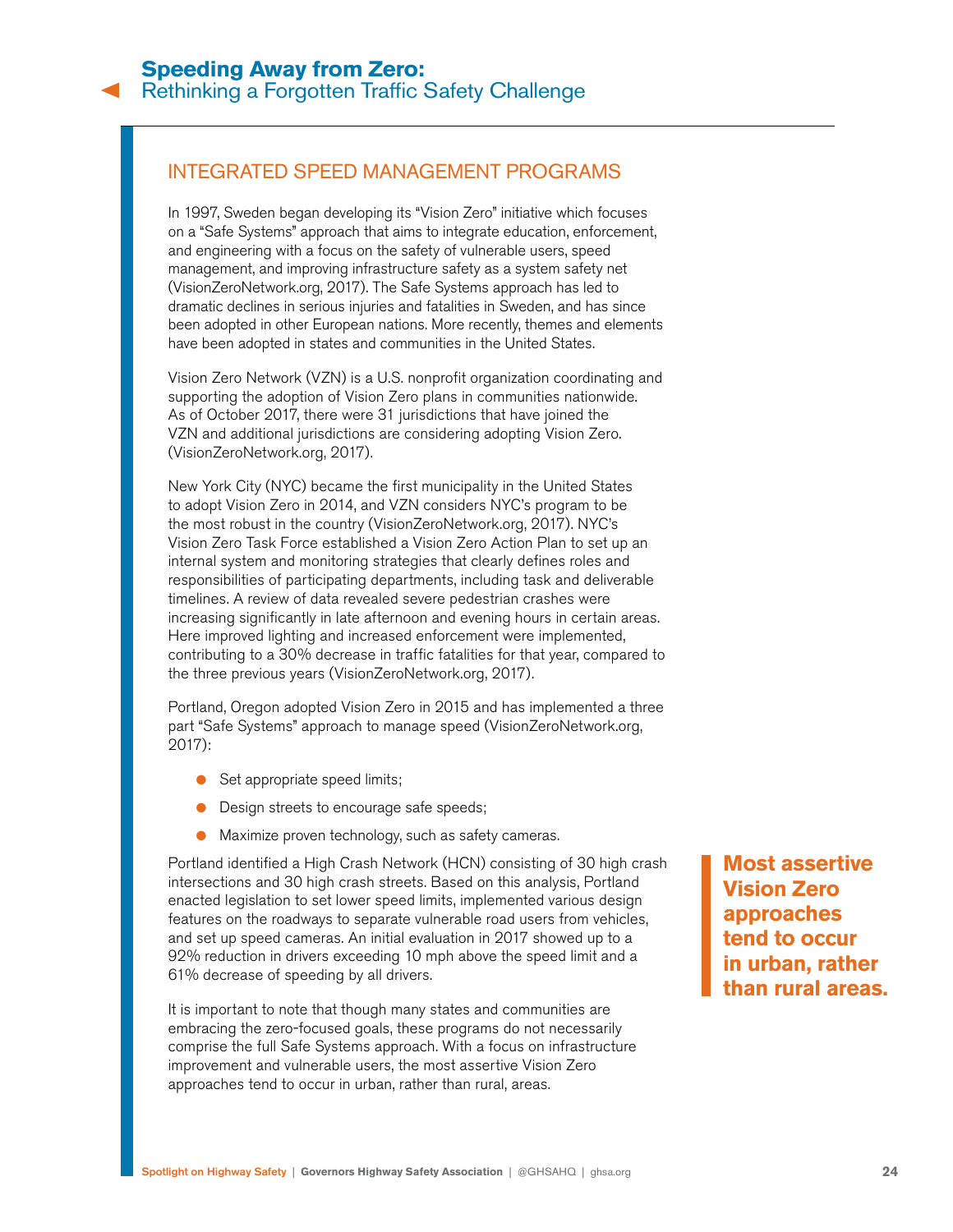## <span id="page-24-0"></span>**Speeding Away from Zero:**

[Rethinking a Forgotten Traffic Safety Challenge](#page-0-0)

## VEHICLE TECHNOLOGY

#### **Connected Vehicle Technology**

Connected vehicle technology – cars equipped with Internet access and other communications capabilities that enable interactions with remote servers, other cars, and the surrounding environment – has developed very quickly over the past two decades. Popular connected vehicle services include GPS navigation, voice and text messaging services, stolen vehicle location, and vehicle-to-vehicle and vehicle-to-infrastructure communication. Connected vehicle technology can also facilitate the exchange of data generated by the vehicle, such as location, speed, rate of acceleration, fuel consumption, and other technical information.

Telematics monitoring technology  $-$  a type of connected service  $-$  has been used by employers to monitor fleet vehicles all over the world. The introduction of telematics systems by organizations with fleet vehicles has been found to reduce speeding. Andrew Page, a distribution company with 900 vehicles in the United Kingdom, has reduced speeding by 97% and crashes by 47% after deploying telematics. Telematics were also found to reduce maintenance costs and improve fuel economy (ETSC, 2016).

Telematics monitoring may also be implemented in passenger vehicles, most often with newly licensed or teen drivers to flag location, dangerous maneuvers, and speed.

#### **Real-Time Speed Alerts and External Motivation Effect**

Some GPS navigation systems and cellphone applications can provide real-time speed alerts, serving a similar function as roadside electronic signs displaying vehicle speeds, which have been shown to reduce speeding. A few aftermarket in-vehicle monitoring devices that use GPS data to provide speed alerts are available in the U.S. The device provides verbal feedback to drivers who speed, don't buckle up or drive aggressively. IIHS conducted a study to measure the effects of in-vehicle monitoring on the driving behavior of teenagers. This study found that consistent reductions in speeding were achieved only when teenagers received alerts about their speeding behavior, believed their speeding behavior would not be reported to parents if corrected, and when parents were being notified of such behavior by report cards (Farmer et. al, 2010).

#### **Speed Limiters/Governors**

A speed limiter is a governing device used on large trucks to limit the top speed of a vehicle. For some classes of vehicles and in some jurisdictions, the use of speed limiters is a statutory requirement. For others, trucking companies and individual drivers may install and program speed limiters. A speed ceiling helps ensure a truck driver can stop or nearly stop at a reasonable distance if an emergency occurs. In 2006, the American Trucking Associations and Road Safe America separately petitioned NHTSA and the Federal Motor Carrier Safety Administration (FMCSA) to require speed limiters in trucks with gross weights exceeding 26,000 pounds. The petitions called for speed governors to be set at a maximum of 68 mph. Unlike the U.S., several countries, including the European Union, Australia, and Japan, require speed limiters in all large trucks. In 2007, a survey of drivers nationwide conducted by IIHS indicated that 64% favor a speed governor requirement for large trucks. More than three-quarters of respondents who favor speed governors support a maximum speed below 70 mph. More than eight in 10 drivers said speeding on interstate highways and freeways is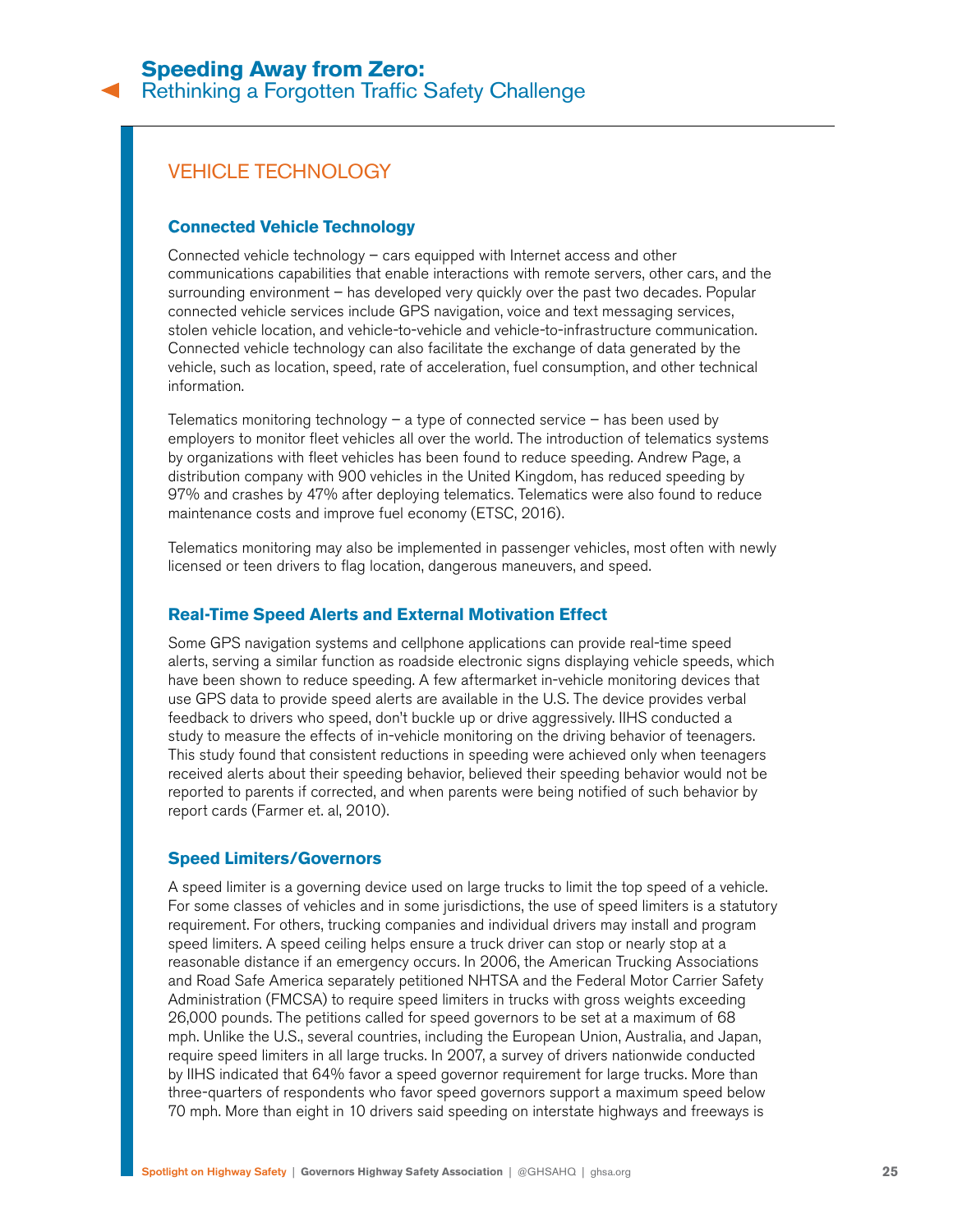a safety problem, and four in 10 drivers said it is a big safety problem (IIHS, 2007). Currently, the U.S. DOT has reported it will not pursue a rulemaking to mandate the use of speed limiters in the trucking industry (Jaillet, 2017).

#### **Intelligent Speed Adaptation (ISA)**

ISA systems use GPS to link a vehicle's position to digital maps that include roadway speed limits and can determine if a vehicle is exceeding them by a preset amount. Some newer systems use cameras to read speed limit signs. What happens next differs depending on the ISA system. The most common scenario involves an audible or visual alert telling the driver to slow down. Some ISA systems give a haptic alert via the accelerator that makes it increasingly harder for the driver to depress the pedal. Intervention systems can reduce engine throttle to automatically decelerate a vehicle. ISA differs from the more familiar speed limiters (or governors) on commercial vehicles and buses, as an ISA allows drivers to specify the warning threshold depending on a road's speed limit as well as switch off the devices (IIHS, 2012).

#### **Influence of Automated Vehicles (AVs)**

AVs are expected to increase mobility and reduce traffic crashes, as NHTSA estimates that more than 90% of crashes can be linked to driver error. However, they raise several safety concerns that states must address, especially during the many years ahead when these vehicles will share the road with vehicles driven by humans (Hedlund, 2018b).

Some industry analysts have argued that the precision and dependability of highly autonomous vehicles could enable higher speeds, while some in the safety community have argued that AVs should drive cautiously to reflect and enforce a strong traffic safety culture. For the immediate future, as the technology is still being developed and showcased, AV developers will likely program such vehicles to diligently obey posted speed limits. A greater volume of traffic following speed limits could theoretically limit revenue from speeding infractions, though speeding vehicles may be easier to identify. It is difficult to precisely predict the influence of AVs on speed limits and traffic safety broadly; however, states should be taking these factors into consideration when planning for the future of roadways and public safety.

#### **Vehicle Technology Limitations**

Auto manufacturers are developing and integrating ever more complex safety and driver assistance technology in vehicles. While these features have tremendous potential to prevent crashes, a broad limiting factor is the time required for new technology to adequately penetrate the vehicle fleet in order to achieve population-level safety benefits. For instance, the average vehicle age in 2017 was estimated at 11.6 years (Gillies, 2017) and according to IIHS, it took nearly 20 years for electronic stability control to become standard in over 95% of new vehicle models (IIHS, 2018a).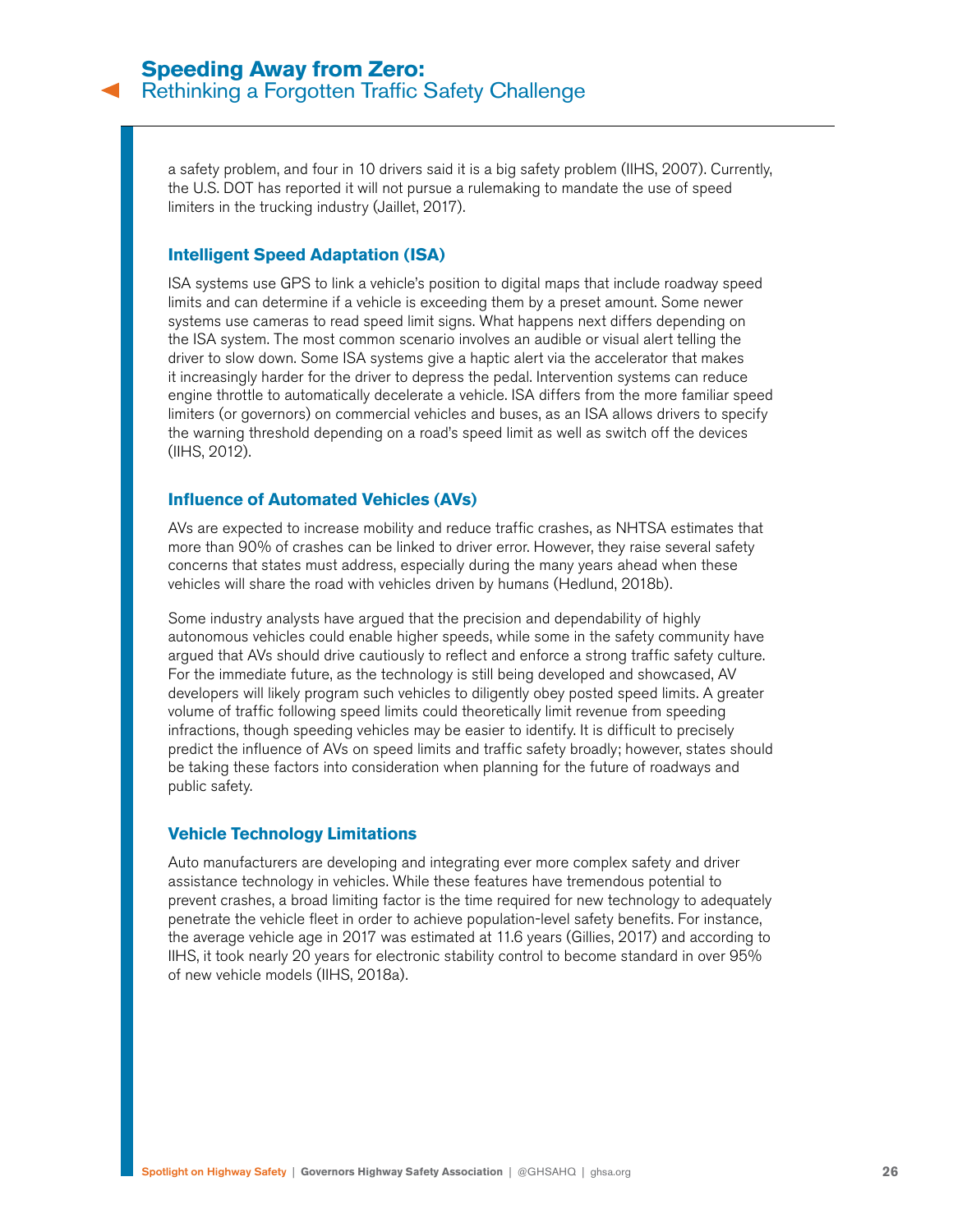## <span id="page-26-0"></span>**Speeding Away from Zero:**

[Rethinking a Forgotten Traffic Safety Challenge](#page-0-0)

## SUMMARY AND RECOMMENDATIONS

### **Key Findings**

This examination of the current landscape on speeding reveals a number of key findings.

#### **Progress on the Issue of Speeding Is Limited at Best**

The only thing more shocking than the oversized role speeding plays in crashes, fatalities, and injuries is the fact that little has changed over time with regards to the footprint of speed in traffic safety, public and policymaker opinion, or even the menu of countermeasures being deployed. For example, as described above, the proportion of speeding-related fatalities as a percent of total motor vehicle fatalities has remained virtually the same over time, for at least the last 17 years. Similarly, we have made inadequate progress in reducing the proportion of fatally-injured speeding young male drivers; the percentage of fatally-injured speeding drivers who are alcohol-impaired; and the percentage of fatally-injured speeding drivers who are unrestrained.

#### **Efforts to Combat Speeding Face Political Roadblocks**

The focus of speed management, at least from a behavioral traffic safety perspective, has long been on enforcement and public outreach campaigns in support of enforcement. However, states report limited interest among policymakers and stakeholders to focus on speeding and dwindling resources available to address the problem.

It is true that Vision Zero and similar programs are achieving successes, but stakeholders are typically organizing these programs in urban areas, while rural areas continue to see an elevated number of speeding-related crashes.

On the federal level, a behavioral focus on speed management is clearly de-emphasized, despite its role as a leading crash contributor.

#### **When It Comes to Speeding, Drivers Have a Minimal Perception of Risk**

Despite the best efforts of the traffic safety community, speeding remains a cultural norm. Public opinion about speeding and self-reported speeding behaviors have seemingly seen little change for at least the last ten years, and a cross-cutting "do as I say, not as I do" mentality persists.

Drivers observe the surrounding community speeding with impunity and perceive little risk of consequences. This sense of risk perception is apparent in many instances described above, such as:

- Law enforcement often identifies speeding offenders as "driving too fast for conditions."
- Drivers' poor judgement in negotiating speeds in curved roadways often leads to crashes.
- Many rural roads inadvertently create circumstances that promote speeding or lower driver risk perceptions.
- Younger drivers, overrepresented in speeding offenses and fatal crashes, often struggle with risk-taking behaviors.
- Motorcyclists, already engaged in a relatively riskier mode of transportation, are over-represented in crash fatalities involving speed, as well as alcohol impairment.
- Many states are increasing speed limits on certain roads with public assent, despite the proven safety detriment.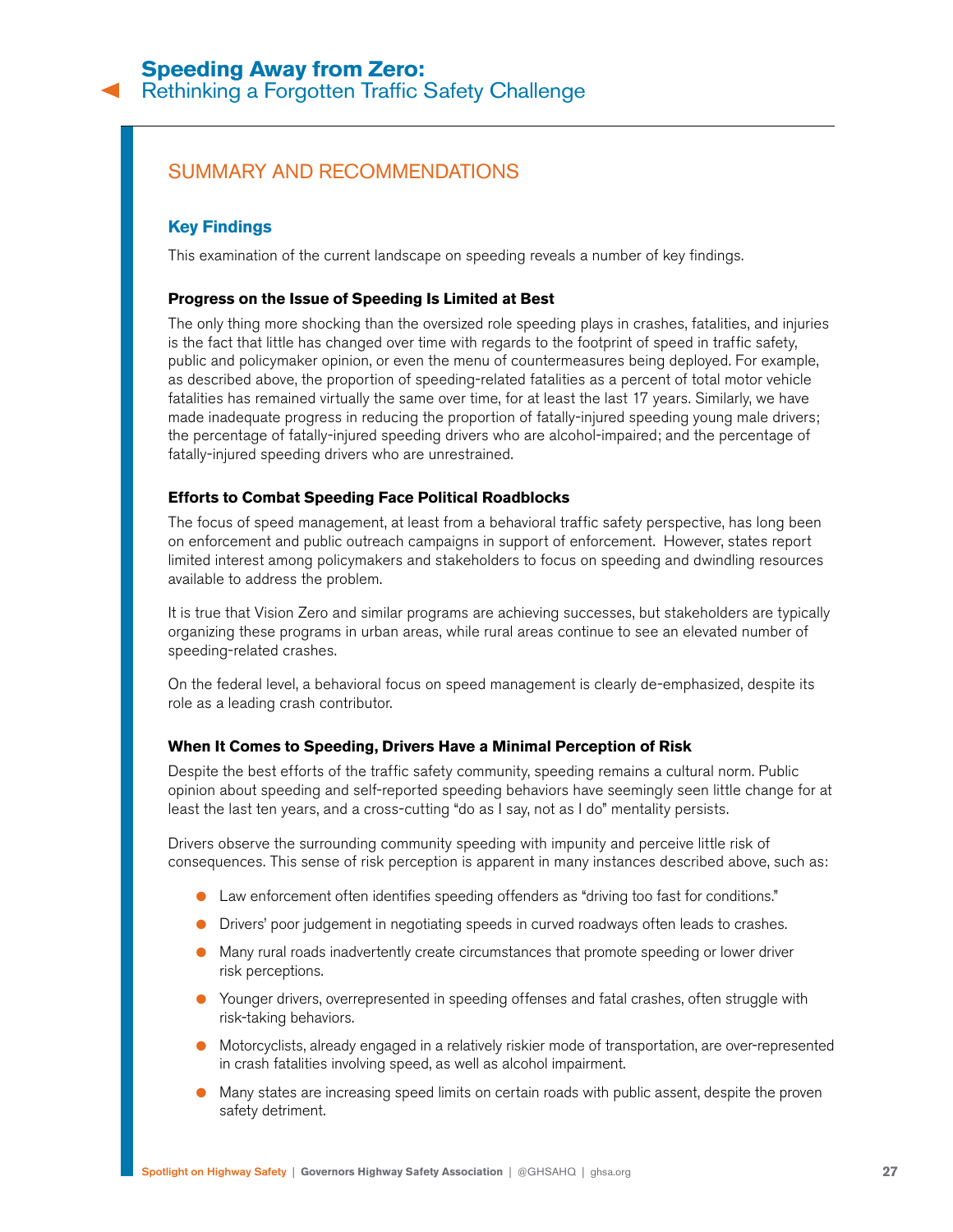So much has been done and so much is being done on speeding, and yet it sometimes feels like we're still at ground zero, at least when it comes to public opinions and driving practices. In order to achieve breakthroughs, the transportation community should consider a number of key steps.

#### **Recommendations**

#### **Improve Program Management**

#### *Bolster National Leadership*

By taking action, the federal government can better acknowledge the role that speeding plays in roadway deaths and signal to the states where speeding ranks as a priority for the nation's traffic safety program.

- Congress should establish a NHTSA National Priority Safety grant program dedicated exclusively to speed management.
- Congress should create and fund a new national high-visibility enforcement campaign, similar to "Click It or Ticket." Such an initiative may need to be developed on a smaller, pilot project scale before national implementation.
- U.S. DOT should re-activate its interdisciplinary Speed Management Team and more pro-actively promote speed management solutions.

#### *Utilize State and Local Task Forces or Advisory Committees*

Task forces or advisory committees may be helpful to develop and implement speeding reductions safety initiatives. Interdisciplinary task forces have been shown to improve traffic safety programs in other contexts, such as impaired driving and traffic records. These committees can inform both local and state efforts to educate the community in addition to aid in creating support from the local community regarding speeding reduction efforts. Organizers should welcome members of law enforcement, SHSOs, advocacy groups, education and training personnel, healthcare representatives, infrastructure safety stakeholders, and others representing the differing views and opinions within the state or local community.

#### *Promote Crash Report and Crash Database Improvements*

● States should move to update their police crash forms to improve the reporting of speeding-related fatalities and support data-driven enforcement and outreach campaigns. When the information used to inform speeding-reduction strategies is inaccurate, these programs and campaigns are less effective.

#### *Explore the Use of Integrated Speed Management Programs*

● Many states and cities are adopting Vision Zero or zero-focused programs that integrate education, enforcement, and infrastructure, and seek high-level policymaker buy-in. These programs are some of the most assertive in addressing speed management.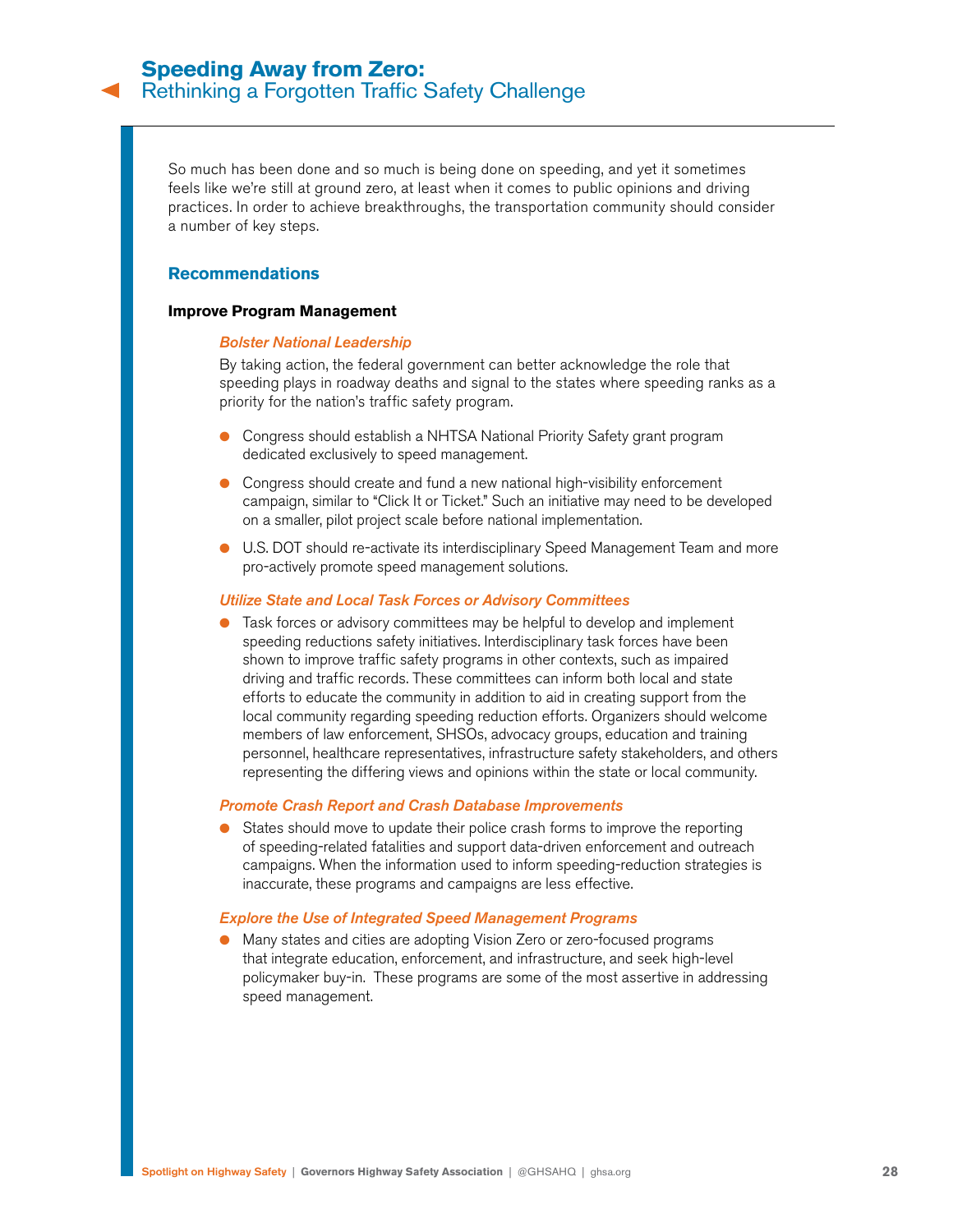#### **Prioritize Enforcement**

#### *Increase Enforcement Efforts Regarding Speeding*

- States and communities should implement data-driven mobilizations in areas, times, and days where a higher incidence of speeding occurs to focus enforcement resources in areas of need. Agencies may consider conducting regional campaigns, or multi-agency efforts, where resources are shared among agencies. Also, speeding-reduction efforts can be added to other mobilizations.
- States should consider roadside speed signs where available and cost-effective, which can enhance speeding-reduction efforts and campaigns.
- States and cities should also explore the use of ASE to reduce speeding-related crashes and fatalities. States in particular should remove unreasonable barriers to use of ASE. ASE can be launched in areas of higher risk, such as school zones and work zones, to promote greater public tolerance and support.

#### *Increase Education and Training for Law Enforcement*

- States should provide continuing education for law enforcement regarding the proper use of equipment to detect speed and the prioritization of crash causation and crash evaluations, which may help to reduce potential under-reporting of speeding-related crashes. Creating statewide consistency among law enforcement practices, through continued education and training of both municipal and state agencies, may also reduce this occurrence.
- Increased use of law enforcement liaisons (LELs) may help these efforts.

#### **Improve State and Local Policy**

#### *Support Speed Limits According to Vision Zero Principles*

- States and localities should set reasonable speed limits in accordance with Vision Zero principles in built-up areas where there is a mix of vulnerable road users and motor vehicle traffic, at intersections and locations with a high risk of side collisions, and on rural roads without a median barrier to reduce the risk of head-on collisions.
- States should also provide local communities with discretion to set speed limits and deploy speed management countermeasures in order to meet local needs.

#### *Support the Improvement of Infrastructure and Enforcement if Speed Limits are to Increase*

● States should seek to achieve longer-lasting speed reductions through the datadriven use of traffic-calming roadway infrastructure. The use of traffic-calming methods described above such as roundabouts, bump outs, refuge islands, early release signal timing at intersections and enhancing roadway lighting have all shown to reduce speeding. These countermeasures can be targeted in neighborhoods where vehicles and pedestrians commonly share the road. If states are considering an increase in speed limits, stricter enforcement and an upgrade of the infrastructure should be considered to compensate for the increased risk from higher mean speeds.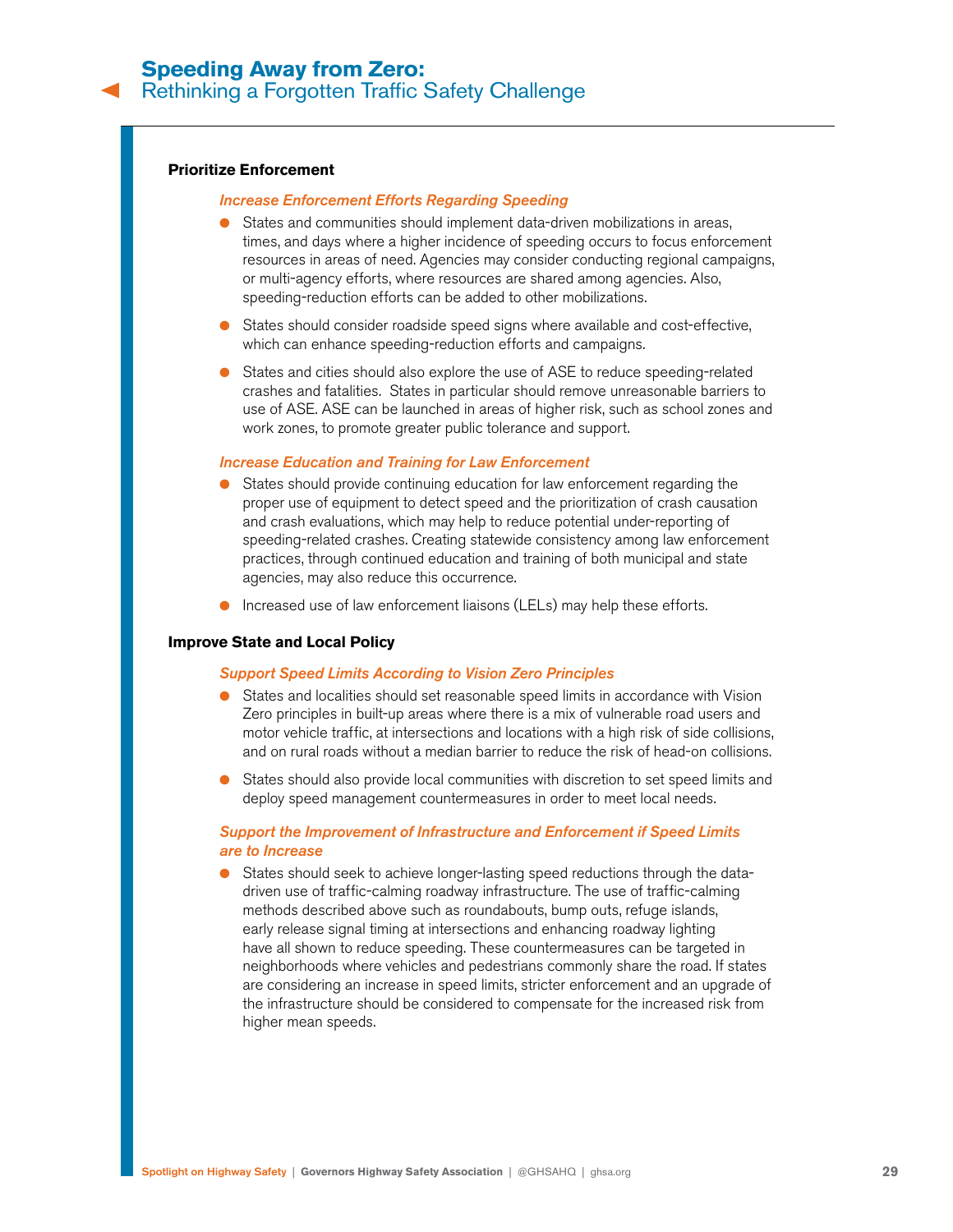#### **Identify and Deploy a Culture Change Model**

Many states and communities are deploying media and educational outreach campaigns about the dangers of speeding, which are essential elements of of almost all traffic safety initiatives. Though speeding is perceived by drivers as one of the highest contributing factors to roadway fatalities in the U.S. along with impaired driving, unrestrained motorists, and distracted driving, the practice of speeding is omnipresent and drivers perceive low risk in terms of crash likelihood, enforcement, or social disapproval.

In this regard, the challenge of speeding is similar to technology-driven distracted driving. Drivers view distracted driving as a leading threat and yet wireless device use behind the vehicle is likewise omnipresent. Even though enforcement is making a difference, the traffic safety community has yet to also identify a proven culture change strategy to dramatically reduce the incidence of distracted driving.

Many of the recommendations noted above can be helpful to change driver risk perception, by changing the built environment to discourage speeding and increasing the perceived presence of enforcement, either by traditional means or via ASE.

States can also incorporate into communications messages information about the role of speed in increasing the likelihood and severity of a crash, and the increased threat of speeding on vulnerable road users.

However, enforcement, crash prevention, and crash awareness are only parts of any wider effort to change culture. When it comes to the adjustment of social norms, states may want to consider a more innovative approach that draws upon a well-known success story in traffic safety achievement: the change in culture surrounding alcoholimpaired driving.

In 2006, Fell and Voas conducted a comprehensive examination of the role of Mothers Against Drunk Driving (MADD) to achieve reductions in drunk driving. Among the study's "conjectures" for success is how MADD placed "a face on the traffic injury problem," specifically creating the public idea of the drunk driving victim. The study also credits MADD for offering strong, effective victim services, offering a forum for families to share their stories, involving the victim's perspective in criminal justice proceedings via Victim Impact Panels, and promoting state victims' rights and victims' compensation laws (Fell and Voas, 2006).

Ross likewise identifies the value of creating a transgressive, wrongdoing class of persons to be targeted – the "drunk driver" (Ross, 1997).

Nationally, the issue of speed lacks these faces – of either the victim or the offender. Indeed, most drivers today could be considered offenders to some degree. The traffic safety community should consider how it can create a new transgressive, wrong-doing class of persons that puts all road users at risk  $-$  the speeding driver.

**Though speeding is perceived by drivers as one of the highest contributing factors to roadway fatalities, speeding is omnipresent and drivers perceive low risk.**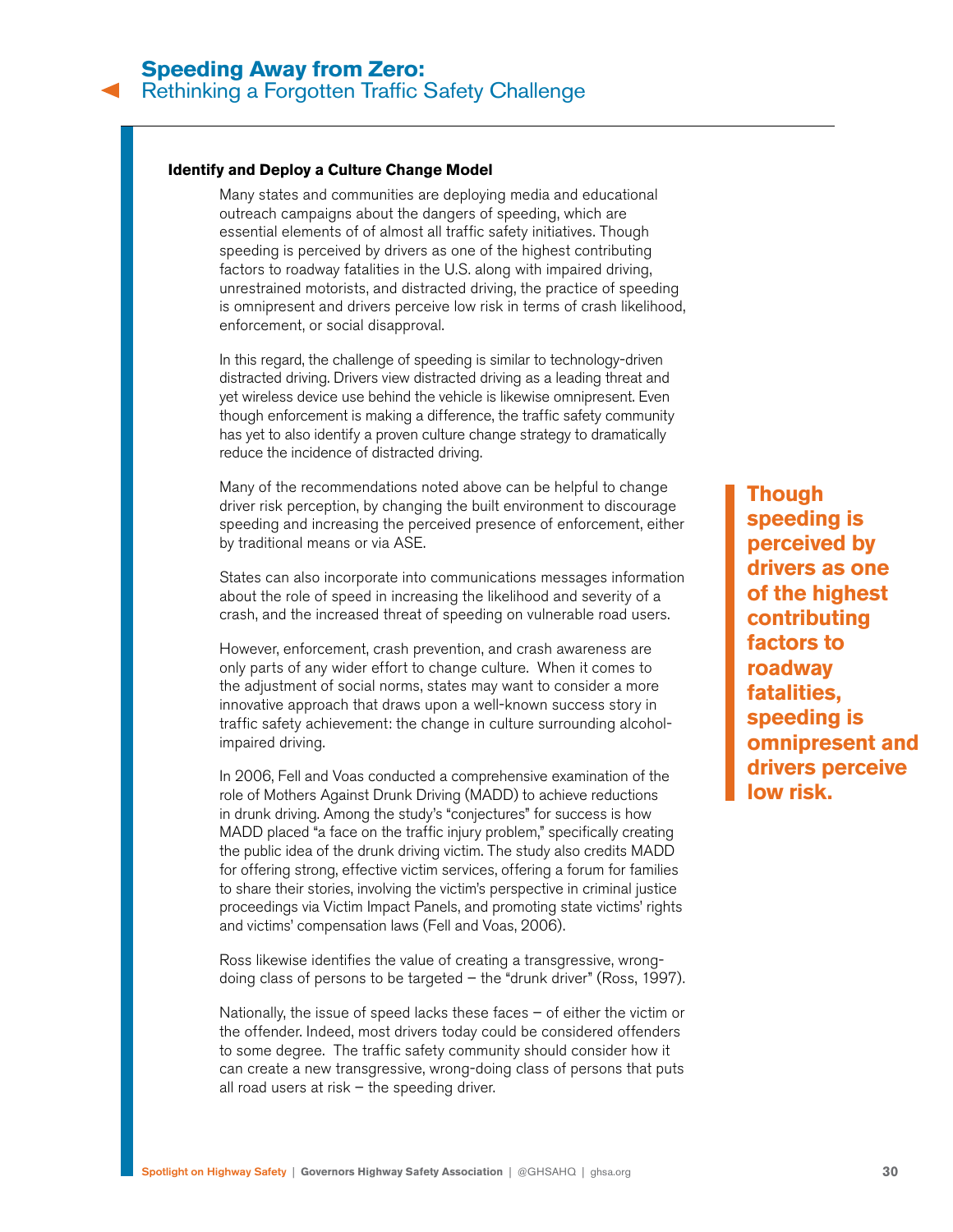While many organizations are driven by a mission to ending drunk and distracted driving, in addition to advocacy groups to protect the safety of vulnerable road users such as bicyclists, pedestrians, and motorcycles, there is a notable shortage of national organizations to reduce speeding-related crashes and fatalities. The Vision Zero Network does prioritize speed management, but as part of a larger systematic approach to creating transportation system resilience to crash incidences.

There is also no national infrastructure to give voice to speeding crash victims, despite the fact that there were 9,717 individuals killed in speed related crashes in 2017. That is 9,717 victims, not including the friends, family, and colleagues left behind to grieve. The traffic safety community should consider how it can organize this injustice and anguish to achieve life-saving policy and programmatic objectives and prevent further crashes, fatalities and injuries.

#### **Investigate Future Solutions**

The list of behavioral countermeasures for speed management is limited relative to other traffic safety issues. States may want to explore the feasibility of new approaches. For instance, speed limiters and telematics monitoring are currently deployed more in the commercial context, but could be a explored as a new kind of post-conviction supervisory condition for the most egregious speeding and aggressive driving violators  $-$  the "speeding drivers" proposed above  $-$  similar to the use of ignition interlock devices (IIDs) for impaired driving offenders. Like with IIDs, a mandatory technological intervention will likely win public support by targeting the most serious offenders likely to recidivate. This approach also will likely be more effective at preventing recidivism when coupled with a driver improvement program to attempt to achieve long-term behavioral change and contribute to overall cultural evolution. Any new approach such as this would deserve rigorous evaluation to determine its safety impact.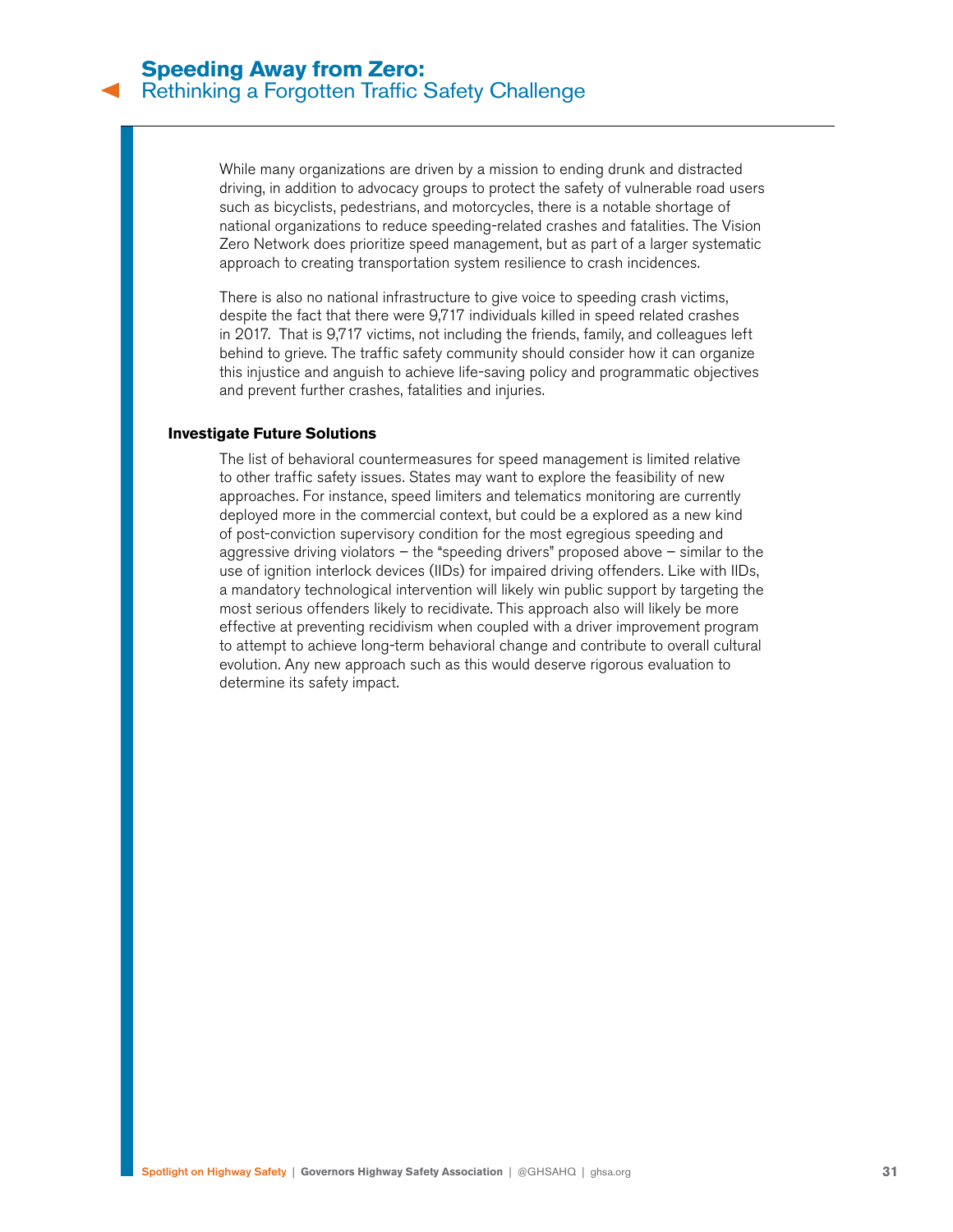## <span id="page-31-0"></span>**CONCLUSION**

Data and anecdote both identify speeding as a major contributing factor to crashes and deaths on U.S. roadways, but despite some notable efforts, speeding remains ubiquitous, and the resources and attention dedicated toward it remain overwhelmed by scope of the problem. States and local governments, law enforcement officers, criminal justice professionals, traffic safety advocates and researchers are on a bucket brigade in the face of a cultural tsunami that prefers to keep the pedal to the floor.

Yet there are steps the traffic community can take as a whole to advance the state of speed management – in enforcement, education, engineering and culture. To do so will require renewed commitment on all levels, from the halls of Congress to the smallest rural sheriff's office.

Speeding is sometimes relegated as a "behavioral problem" but is an undeniable traffic safety problem and unambiguously within the mandate of the State Highway Safety Offices to address. The SHSOs thus sit at a unique nexus to launch new programs, coordinate broad stakeholder collaboration, and serve as leaders in thought and deed on the state level.

The traffic safety community often aspires to work towards zero road fatalities, but there is no way we will approach zero unless we join forces to prioritize the prevention of speeding-related crashes.

**Speeding remains ubiquitous and the resources and attention dedicated toward it remain overwhelmed by scope of the problem.**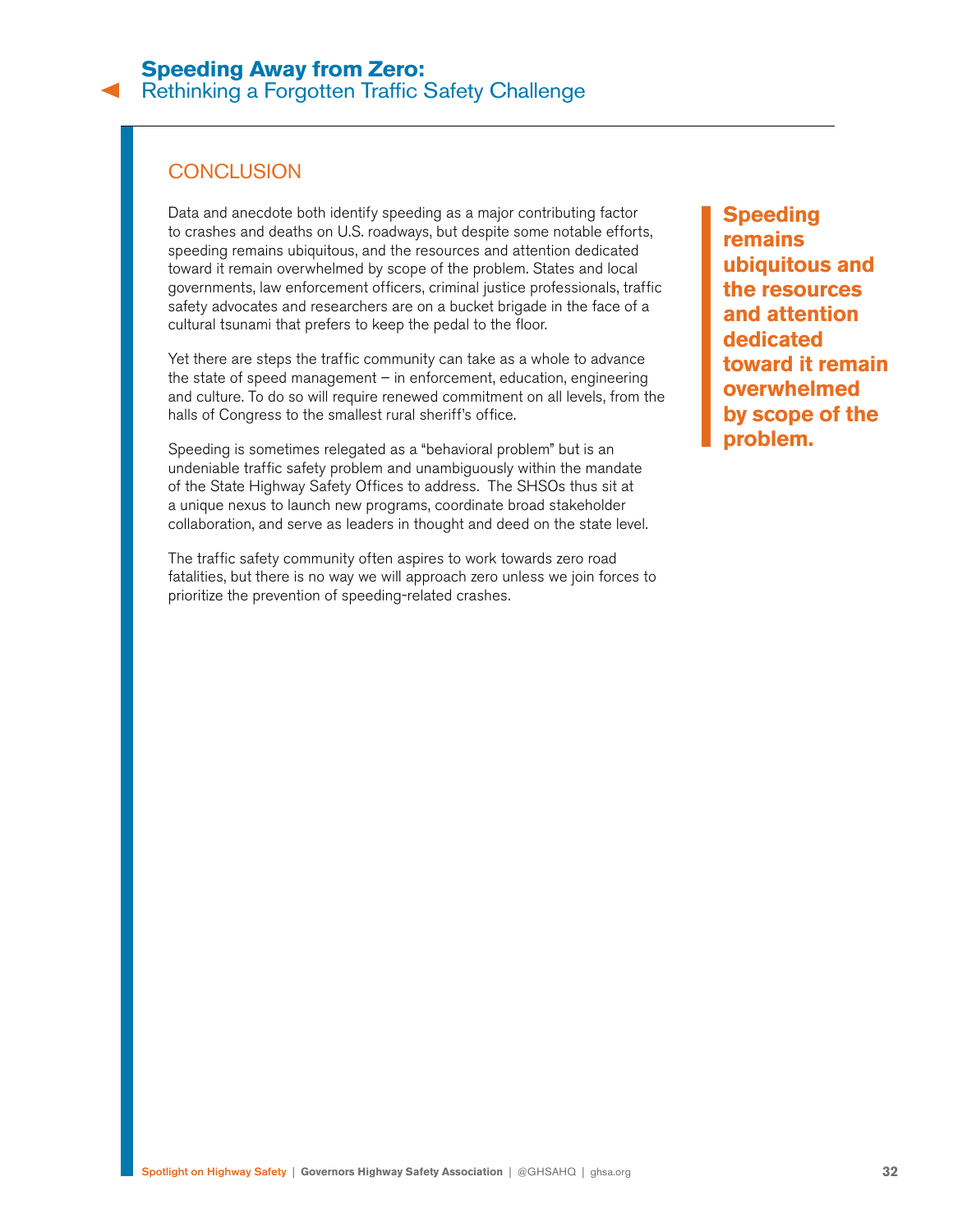## <span id="page-32-0"></span>**REFERENCES**

AAA Foundation for Traffic Safety (2017). 2016 Traffic Safety Culture Index. Washington, D.C.: AAA Foundation for Traffic Safety. [https://aaafoundation.org/wp-content/](https://aaafoundation.org/wp-content/uploads/2018/03/TSCI-2017-Report.pdf) [uploads/2018/03/TSCI-2017-Report.pdf](https://aaafoundation.org/wp-content/uploads/2018/03/TSCI-2017-Report.pdf).

AAA Foundation for Traffic Safety (2008). 2008 Traffic Safety Culture Index. Washington, D.C.: AAA Foundation for Traffic Safety. [https://aaafoundation.org/2008-traffic](https://aaafoundation.org/2008-traffic-safety-culture-index/)[safety-culture-index/](https://aaafoundation.org/2008-traffic-safety-culture-index/).

AAA Foundation for Traffic Safety (2018). 2017 Traffic Safety Culture Index. Washington, D.C.: AAA Foundation for Traffic Safety. [https://aaafoundation.org/2017-traffic](https://aaafoundation.org/2017-traffic-safety-culture-index/)[safety-culture-index/](https://aaafoundation.org/2017-traffic-safety-culture-index/).

Canadian Centre on Substance Abuse (2015). Stimulants, Driving and Implications for Youth. [http://www.ccsa.](http://www.ccsa.ca/Resource%20Library/CCSA-Stimulants-Driving-Implications-for-Youth-Summary-2015-en.pdf) [ca/Resource%20Library/CCSA-Stimulants-Driving-](http://www.ccsa.ca/Resource%20Library/CCSA-Stimulants-Driving-Implications-for-Youth-Summary-2015-en.pdf)[Implications-for-Youth-Summary-2015-en.pdf](http://www.ccsa.ca/Resource%20Library/CCSA-Stimulants-Driving-Implications-for-Youth-Summary-2015-en.pdf).

Centre for Accident Research & Road Safety-Queensland (2013) State of the Road: Speeding Fact Sheet: 2013. Queensland: Queensland University of Technology. [https://research.qut.edu.au/carrsq/wp-content/uploads/](https://research.qut.edu.au/carrsq/wp-content/uploads/sites/45/2017/07/Speeding-screen.pdf) [sites/45/2017/07/Speeding-screen.pdf](https://research.qut.edu.au/carrsq/wp-content/uploads/sites/45/2017/07/Speeding-screen.pdf).

Compton, R. (2017, July). Marijuana-Impaired Driving - A Report to Congress. (Report No. DOT HS 812 440). Washington, DC: National Highway Traffic Safety Administration.

Essex, A., Shinkle, D., and Teigen, A. (2017) *Transportation Review: Speeding and Speed Limits*. National Conference of State Legislatures. [http://www.ncsl.org/](http://www.ncsl.org/research/transportation/transportation-review-speed-limits.aspx) [research/transportation/transportation-review-speed](http://www.ncsl.org/research/transportation/transportation-review-speed-limits.aspx)[limits.aspx](http://www.ncsl.org/research/transportation/transportation-review-speed-limits.aspx).

European Transport Safety Council. (2016). *Telematics cut speeding by 97% says UK fleet manager*. https://etsc.eu/ telematics-cut-speeding-by-97-says-uk-fleet-manager/.

Farmer, C.M., Kirley, B., McCartt, A. (2010). Effects of invehicle monitoring on the driving behavior of teenagers. *Journal of Safety Research 41(1)*:39-45 DOI: 10.1016/j. jsr.2009.12.002

Federal Highway Administration. 2018. Speed Management Safety. [https://safety.fhwa.dot.gov/](https://safety.fhwa.dot.gov/speedmgt/) [speedmgt/](https://safety.fhwa.dot.gov/speedmgt/).

Federal Highway Administration. 2017. Work Zone Safety. [https://ops.fhwa.dot.gov/wz/resources/facts\\_stats/](https://ops.fhwa.dot.gov/wz/resources/facts_stats/safety.htm) [safety.htm](https://ops.fhwa.dot.gov/wz/resources/facts_stats/safety.htm).

Federal Highway Administration. 2010. Horizontal Curve Safety. [https://safety.fhwa.dot.gov/roadway\\_dept/](https://safety.fhwa.dot.gov/roadway_dept/horicurves/cmhoricurves/horiz_curve.pdf) [horicurves/cmhoricurves/horiz\\_curve.pdf](https://safety.fhwa.dot.gov/roadway_dept/horicurves/cmhoricurves/horiz_curve.pdf).

Federal Highway Administration. 2009. Speed concepts: informational guide. Publication No. FHWA-SA-10-001. Washington, DC: U.S. Department of Transportation.

Fell, J. and Voas, R. (2006). Mothers Against Drunk Driving (MADD): The First 25 Years. T*raffic Injury Prevention*, 7:195–212, 2006. [https://www.researchgate.net/](https://www.researchgate.net/publication/6804716_Mothers_Against_Drunk_Driving_MADD_the_first_25_years/download) [publication/6804716\\_Mothers\\_Against\\_Drunk\\_Driving\\_](https://www.researchgate.net/publication/6804716_Mothers_Against_Drunk_Driving_MADD_the_first_25_years/download) [MADD\\_the\\_first\\_25\\_years/download](https://www.researchgate.net/publication/6804716_Mothers_Against_Drunk_Driving_MADD_the_first_25_years/download).

Gillies, T. (2017). Car owners are holding their vehicles for longer, which is both good and bad. CNBC. [https://www.](https://www.cnbc.com/2017/05/28/car-owners-are-holding-their-vehicles-for-longer-which-is-both-good-and-bad.html) [cnbc.com/2017/05/28/car-owners-are-holding-their](https://www.cnbc.com/2017/05/28/car-owners-are-holding-their-vehicles-for-longer-which-is-both-good-and-bad.html)[vehicles-for-longer-which-is-both-good-and-bad.html](https://www.cnbc.com/2017/05/28/car-owners-are-holding-their-vehicles-for-longer-which-is-both-good-and-bad.html).

Governors Highway Safety Association (2018a). Speeding and Aggressive Driving. https://www.ghsa.org/state-laws/ issues/speeding-and-aggressive-driving.

Governors Highway Safety Association (2018b). Federal Grant Programs. [https://www.ghsa.org/about/federal](https://www.ghsa.org/about/federal-grant-programs)[grant-programs](https://www.ghsa.org/about/federal-grant-programs).

Governors Highway Safety Association (2018c). Speed and Red Light Cameras. https://www.ghsa.org/state-laws/ issues/speed-and-red-light-cameras.

Hedlund, J. (2018a). Drug-Impaired Driving: Marijuana and Opioids Raise Critical Issues for States. [https://](https://www.ghsa.org/sites/default/files/2018-05/GHSA_DrugImpairedDriving_FINAL.pdf) [www.ghsa.org/sites/default/files/2018-05/GHSA\\_](https://www.ghsa.org/sites/default/files/2018-05/GHSA_DrugImpairedDriving_FINAL.pdf) [DrugImpairedDriving\\_FINAL.pdf](https://www.ghsa.org/sites/default/files/2018-05/GHSA_DrugImpairedDriving_FINAL.pdf)

Hedlund, J. (2018b). Preparing for Automated Vehicles: Traffic Safety Issues for States. [https://www.ghsa.org/](https://www.ghsa.org/sites/default/files/2018-08/Final_AVs2018.pdf) [sites/default/files/2018-08/Final\\_AVs2018.pdf](https://www.ghsa.org/sites/default/files/2018-08/Final_AVs2018.pdf).

Highway Safety Act of 1966, 23 U.S.C. § 402 (a)(2) (2017). [https://www.gpo.gov/fdsys/pkg/USCODE-2017](https://www.gpo.gov/fdsys/pkg/USCODE-2017-title23/html/USCODE-2017-title23-chap4-sec402.htm) [title23/html/USCODE-2017-title23-chap4-sec402.htm](https://www.gpo.gov/fdsys/pkg/USCODE-2017-title23/html/USCODE-2017-title23-chap4-sec402.htm).

Hu, W., and Cicchino, J.B. (2018a). An Examination of the Increases in Pedestrian Motor Vehicle Crash Fatalities During 2009–16. *Journal of Safety Research* 67:37-44. Arlington, Virginia: Insurance Institute for Highway Safety. <https://www.iihs.org/bibliography/topic/2160>.

Hu, W., and Cicchino, J.B. (2018b). Lowering the speed limit from 30 to 25 mph in Boston: effects on vehicle speed. Status Report 53(3). Arlington, Virginia: Insurance Institute for Highway Safety. https://www.iihs.org/iihs/ news/desktopnews/city-drivers-slow-down-for-lowerspeed-limit-in-boston.

Hu, W. and McCartt, A.T. (2016). Effects of automated speed enforcement in Montgomery County, Maryland on vehicle speeds, public opinion, and crashes. Arlington, VA: Insurance Institute for Highway Safety.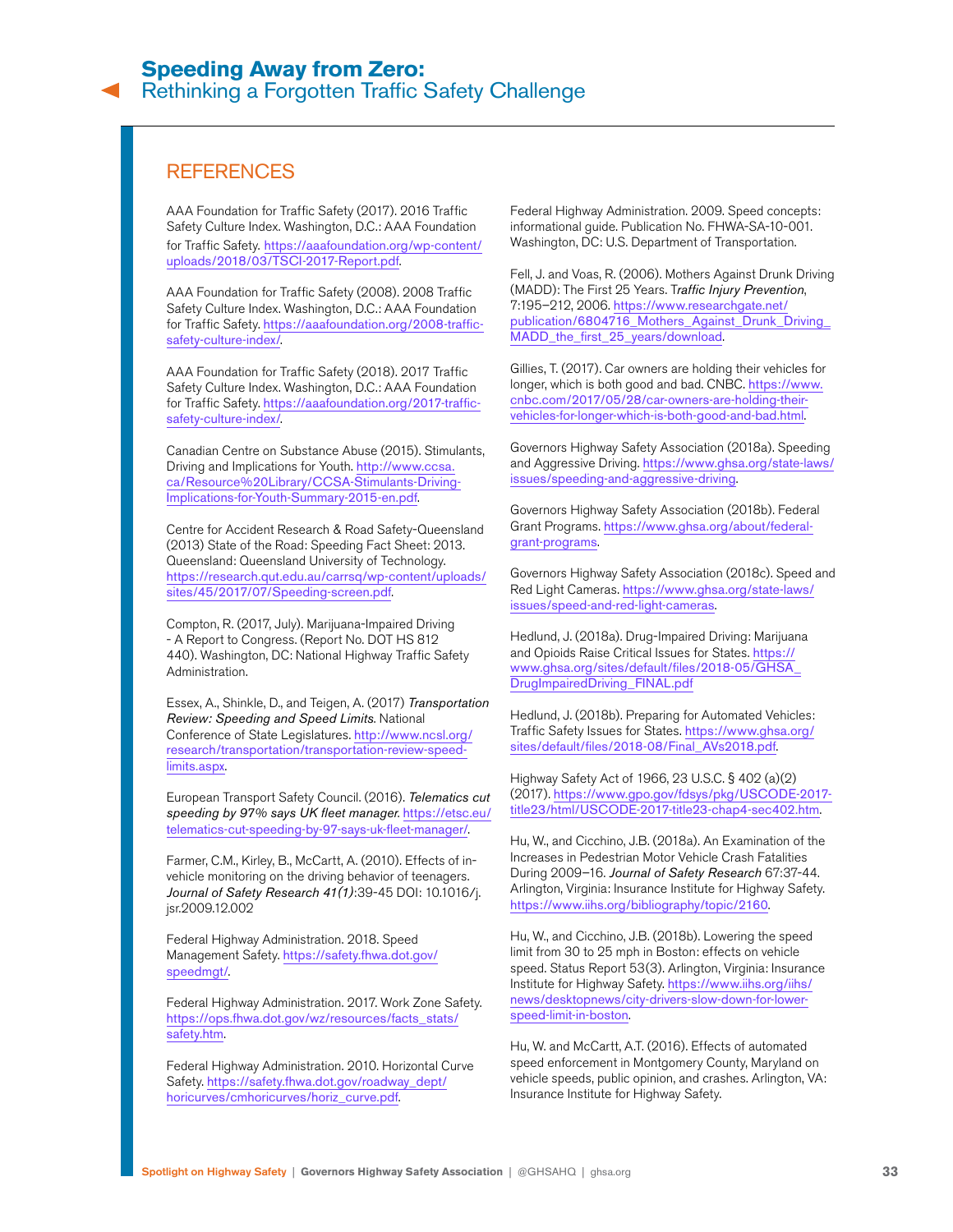## **Speeding Away from Zero:** [Rethinking a Forgotten Traffic Safety Challenge](#page-0-0)

Hu, W. and McCartt, A.T. (2013). Raising the speed limit from 75 to 80 mph on a Utah rural interstate: effects on vehicle speeds. *Traffic Injury Prevention* 1:53-8. doi: 10.1080/15389588.2016.1189076. [https://www.ncbi.](https://www.ncbi.nlm.nih.gov/pubmed/27586103) [nlm.nih.gov/pubmed/27586103](https://www.ncbi.nlm.nih.gov/pubmed/27586103).

Insurance Institute for Highway Safety, Highway Loss Data Institute (2018a). *Automation and Crash Avoidance*. [https://www.iihs.org/iihs/topics/t/automation-and-crash](https://www.iihs.org/iihs/topics/t/automation-and-crash-avoidance/qanda#driving-automation)[avoidance/qanda#driving-automation](https://www.iihs.org/iihs/topics/t/automation-and-crash-avoidance/qanda#driving-automation).

Insurance Institute for Highway Safety, Highway Loss Data Institute (2018b). *Speed*. [https://www.iihs.org/iihs/](https://www.iihs.org/iihs/topics/t/speed/qanda) [topics/t/speed/qanda](https://www.iihs.org/iihs/topics/t/speed/qanda).

Insurance Institute for Highway Safety (2012). Speed-alert devices plus incentives can curb speeding. *Status Report 47*(9). Arlington, Virginia: Insurance Institute for Highway Safety.

Insurance Institute for Highway Safety (2007). Institute supports speed limiters as big rigs' interstate speeds rise. *Status Report 42*(7). Arlington, Virginia: Insurance Institute for Highway Safety.

International Traffic Safety Data and Analysis Group (2018). Speed and Crash Risk Research Report. Paris Cedex 16. International Transport Forum.

Jaillet, J. (2017). House amendment would bar FMCSA from proceeding with speed limiter mandate. *Overdrive*. [https://www.overdriveonline.com/house](https://www.overdriveonline.com/house-amendment-would-bar-fmcsa-from-proceeding-with-speed-limiter-mandate/)[amendment-would-bar-fmcsa-from-proceeding-with](https://www.overdriveonline.com/house-amendment-would-bar-fmcsa-from-proceeding-with-speed-limiter-mandate/)[speed-limiter-mandate/](https://www.overdriveonline.com/house-amendment-would-bar-fmcsa-from-proceeding-with-speed-limiter-mandate/).

Liu, C., and Chen, C. (2009). An Analysis of Speeding-Related Crashes: Definitions and the Effects of Road Environments. (*Traffic Safety Facts*. Report No. DOT HS 811 090). Washington, DC: National Highway Traffic Safety Administration.

McLeod, Ken, and Murphy, Liz. (2014). Every Bicyclist Counts. Washington, DC: League of American Bicyclists. [https://bikeleague.org/sites/default/files/EBC\\_report\\_](https://bikeleague.org/sites/default/files/EBC_report_final.pdf) [final.pdf](https://bikeleague.org/sites/default/files/EBC_report_final.pdf).

Miller, R. J., Osberg, J. S., Retting, R., Ballou, M., & Atkins, R. (2016, April). System analysis of automated speed enforcement implementation (*Traffic Safety Facts*. Report No. DOT HS 812 257). Washington, DC: National Highway Traffic Safety Administration.

National Center for Statistics and Analysis (2018a, November). Alcohol-Impaired Driving: 2017 data (*Traffic Safety Facts*. Report No. DOT HS 812 630). Washington, DC: National Highway Traffic Safety Administration. [https://crashstats.nhtsa.dot.gov/Api/Public/](https://crashstats.nhtsa.dot.gov/Api/Public/ViewPublication/812630) [ViewPublication/812630](https://crashstats.nhtsa.dot.gov/Api/Public/ViewPublication/812630).

National Center for Statistics and Analysis (2018b, May). Bicyclists and Other Cyclists: 2016 data. (T*raffic Safety Facts*. Report No. DOT HS 812 507). Washington, DC: National Highway Traffic Safety Administration. [https://crashstats.nhtsa.dot.gov/Api/Public/](https://crashstats.nhtsa.dot.gov/Api/Public/ViewPublication/812507) [ViewPublication/812507](https://crashstats.nhtsa.dot.gov/Api/Public/ViewPublication/812507).

National Center for Statistics and Analysis (2018c, March– Revised). Pedestrians: 2016 data. (*Traffic Safety Facts*. Report No. DOT HS 812 493). Washington, DC: National Highway Traffic Safety Administration. [https://crashstats.](https://crashstats.nhtsa.dot.gov/Api/Public/ViewPublication/812493) [nhtsa.dot.gov/Api/Public/ViewPublication/812493](https://crashstats.nhtsa.dot.gov/Api/Public/ViewPublication/812493).

National Center for Statistics and Analysis (2018d, January). Speeding: 2016 data (T*raffic Safety Facts*. Report No. DOT HS 812 480). Washington, DC: National Highway Traffic Safety Administration. [https://crashstats.](https://crashstats.nhtsa.dot.gov/Api/Public/ViewPublication/812480) [nhtsa.dot.gov/Api/Public/ViewPublication/812480](https://crashstats.nhtsa.dot.gov/Api/Public/ViewPublication/812480).

National Center for Statistics and Analysis (2017, July). MMUCC Guideline Model Minimum Uniform Crash Criteria Fifth Edition (Report No. DOT HS 812 433). Washington, DC: National Highway Traffic Safety Administration. https://www.nhtsa.gov/mmucc-1.

National Highway Traffic Safety Administration (2016, March). Motivations for Speeding – Additional Data Analysis (*Traffic Safety Facts*. Report No. DOT HS 812 250). Washington, DC: National Highway Traffic Safety Administration. [https://www.nhtsa.gov/sites/nhtsa.dot.](https://www.nhtsa.gov/sites/nhtsa.dot.gov/files/812250_tt-motivations-for-speeding.pdf) [gov/files/812250\\_tt-motivations-for-speeding.pdf](https://www.nhtsa.gov/sites/nhtsa.dot.gov/files/812250_tt-motivations-for-speeding.pdf).

National Highway Traffic Safety Administration, Federal Highway Administration, and Federal Motor Carrier Safety Administration (2014). Speed Management Program Plan. (Report No. DOT HS 811 028). Washington, DC: National Highway Traffic Safety Administration. [https://www.nhtsa.gov/sites/nhtsa.dot.gov/files/812028](https://www.nhtsa.gov/sites/nhtsa.dot.gov/files/812028-speedmgtprogram.pdf) [speedmgtprogram.pdf](https://www.nhtsa.gov/sites/nhtsa.dot.gov/files/812028-speedmgtprogram.pdf).

National Transportation Safety Board (2018, September). Special Investigation Report Pedestrian Safety (NTSB/ SIRS-18/03). Washington, DC: National Transportation Safety Board. [https://www.ntsb.gov/safety/safety](https://www.ntsb.gov/safety/safety-studies/Documents/SIR1803.pdf)[studies/Documents/SIR1803.pdf](https://www.ntsb.gov/safety/safety-studies/Documents/SIR1803.pdf).

National Transportation Safety Board (2017, July). Reducing Speeding-Related Crashes Involving Passenger Vehicles. (NTSB/SS-17/01). Washington, DC: National Transportation Safety Board. [https://www.ntsb.gov/](https://www.ntsb.gov/safety/safety-studies/Documents/SS1701.pdf) [safety/safety-studies/Documents/SS1701.pdf](https://www.ntsb.gov/safety/safety-studies/Documents/SS1701.pdf).

Reed, J.K. (2018). Impacts of Marijuana Legalization in Colorado. A Report Pursuant to Senate Bill 13-283. Colorado Department of Public Safety Division of Criminal Justice Office of Research and Statistics. Denver, Colorado.

Retting, R.A. and Teoh, E.R. (2008). Traffic speeds on interstates and freeways 10 years after repeal of national maximum speed limit. *Traffic Injury Prevention* 9(2):119-24.